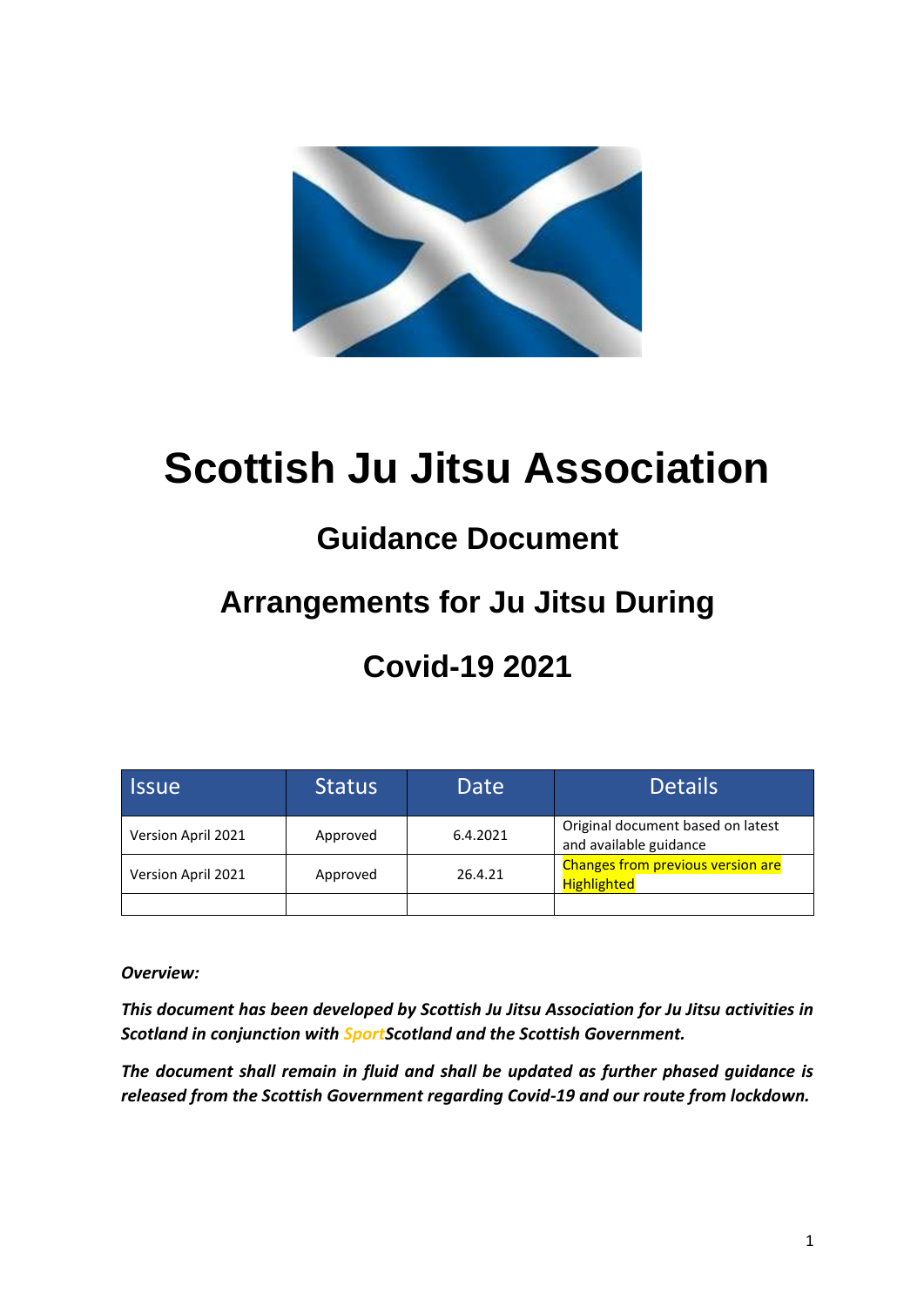## Table of Contents

| Table A: Sport & Physical Activity Protection Levels Error! Bookmark not defined. |  |
|-----------------------------------------------------------------------------------|--|
|                                                                                   |  |
|                                                                                   |  |
|                                                                                   |  |
|                                                                                   |  |
|                                                                                   |  |
|                                                                                   |  |
|                                                                                   |  |
|                                                                                   |  |
|                                                                                   |  |
|                                                                                   |  |
| Communication with Members / Customers  Error! Bookmark not defined.              |  |
|                                                                                   |  |
|                                                                                   |  |
|                                                                                   |  |
|                                                                                   |  |
|                                                                                   |  |
| Local Outbreaks or Clusters of Coronavirus Cases Error! Bookmark not defined.     |  |
|                                                                                   |  |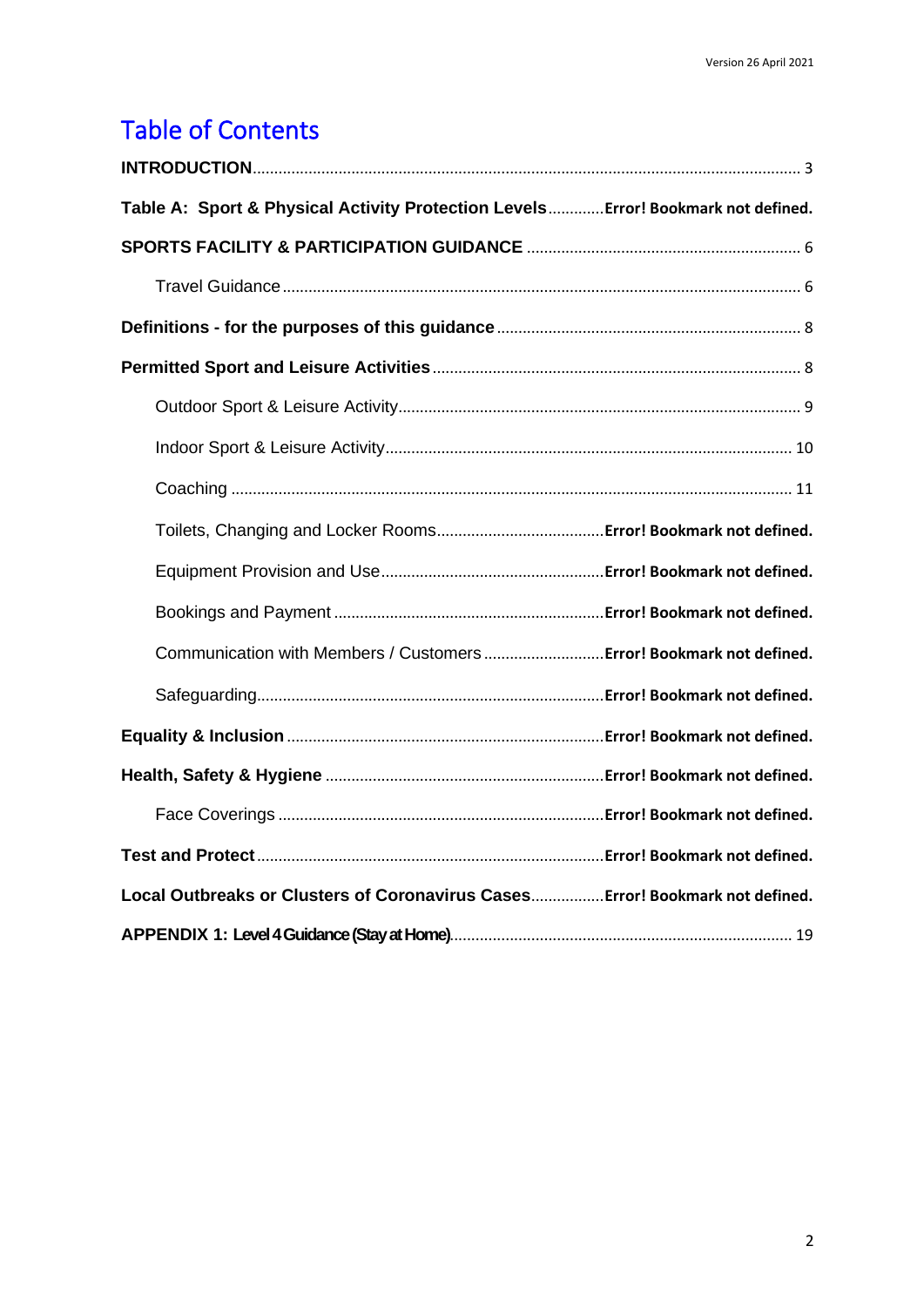### <span id="page-2-0"></span>**INTRODUCTION**

Organised sporting activities can be undertaken, providing all activity is consistent with current Scottish Government guidance on health, physical distancing and hygiene – you will also need to make sure that your club, facility and participants are made aware and can adapt to changes in guidance at short notice. Information on [Scottish](http://www.gov.scot/coronavirus-covid-19/) Government's approach to managing COVID-19 is available at Scottish [Government: Coronavirus in Scotland](http://www.gov.scot/coronavirus-covid-19/) .

People who are symptomatic and household members should self-isolate for 10 days as per NHS Scotland guidance. No one who is self-isolating should attend a sports facility or activity.

To manage a safe return to organised sport and physical activities all clubs, facility operators and deliverers (herein referred to as 'operators') should put in place Test & Protect procedures to help break chains of transmission of Coronavirus (COVID-19). Further information is available within this guidance and at [Scottish Government: Test](http://www.gov.scot/publications/coronavirus-covid-19-test-and-protect/)  [& Protect.](http://www.gov.scot/publications/coronavirus-covid-19-test-and-protect/)

Scottish Government's [strategic framework document \(version: April](https://www.gov.scot/publications/coronavirus-covid-19-strategic-framework-update-february-2021/) 2021) for managing COVID-19 provides a 0-4 Level approach to restrictions with each local authority area (or sub-area) placed in a relevant protection Level depending upon its COVID-19 status which will be reviewed weekly.

SGBs, clubs and participants should be aware of their local area protection level and associated restrictions which may be in place and should consider this as part of risk assessment planning. Broad guidance for sporting activity which should be followed within each Level is set out in Table A below.

More detailed information relating to **Level 4** restrictions and exemptions applicable for sport and physical activity is available at [Appendix 1.](https://mail.aol.com/webmail-std/en-gb/suite#_APPENDIX_1:_Level)

Further information on protection levels that apply in each local authority area are available at [Coronavirus \(COVID-19\): allocation of protection levels.](https://www.gov.scot/publications/coronavirus-covid-19-protection-levels/) A local post code checker is also available at [COVID restrictions by protection level in areas of](http://www.gov.scot/check-local-covid-level/)  [Scotland.](http://www.gov.scot/check-local-covid-level/)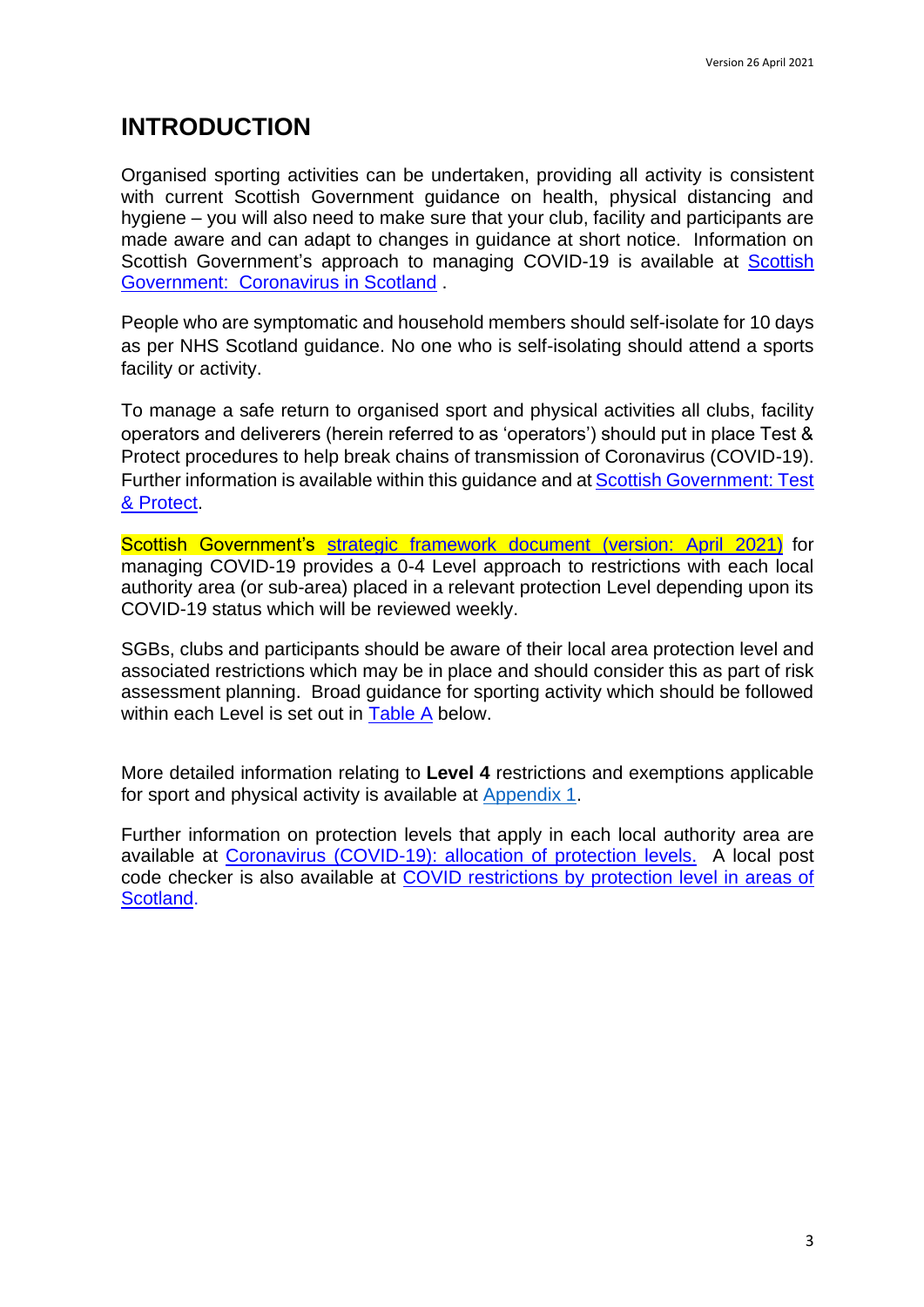## **Table A: Sport & Physical Activity Protection Levels**

|                                                                                                                                 |                                                   | Level 0                                                                                                                                                                                                                                                                                                                                                                                                                                                                                                                                                                                                              | Level 1                                                      | Level 2                                                                                   | Level 3                                                                                              | Level 4                                                                                                             |
|---------------------------------------------------------------------------------------------------------------------------------|---------------------------------------------------|----------------------------------------------------------------------------------------------------------------------------------------------------------------------------------------------------------------------------------------------------------------------------------------------------------------------------------------------------------------------------------------------------------------------------------------------------------------------------------------------------------------------------------------------------------------------------------------------------------------------|--------------------------------------------------------------|-------------------------------------------------------------------------------------------|------------------------------------------------------------------------------------------------------|---------------------------------------------------------------------------------------------------------------------|
| <b>OUTDOOR</b><br><b>SPORT</b><br>Organised<br>outdoor sport,<br>competition,<br>events and<br><b>Physical Activity</b><br>(PA) | <b>Overview</b>                                   | An outdoor sporting 'field of play bubble' can consist of a maximum of 30 people<br>including coaches, officials and other support staff at any one time. Multiple bubbles,<br>each with up to 30 people, can be used in training, competition, or small-scale sporting<br>events if all guidance is followed (200 max per day unless with Scottish Govt exemption).                                                                                                                                                                                                                                                 |                                                              |                                                                                           |                                                                                                      | Local training/competition only.<br>U12s: max 30 including coaches.<br>Over 12s/adults max 15 including<br>coaches. |
|                                                                                                                                 | <b>Children &amp; Young</b><br>people (u18 years) | Contact & non-<br>contact sport & PA<br>permitted                                                                                                                                                                                                                                                                                                                                                                                                                                                                                                                                                                    | <b>Contact &amp; non-</b><br>contact sport & PA<br>permitted | <b>Contact &amp; non-</b><br>contact sport & PA<br>permitted                              | <b>Contact &amp; non-</b><br>contact sport & PA<br>permitted                                         | <b>U12s: Contact sport permitted</b><br>12-17 years: Contact sport and PA<br>permitted.                             |
|                                                                                                                                 | Adults (18+ years)                                |                                                                                                                                                                                                                                                                                                                                                                                                                                                                                                                                                                                                                      |                                                              |                                                                                           | <b>Non-contact sport &amp;</b><br><b>PA</b> permitted<br><b>Contact sport &amp; PA</b><br>prohibited | <b>Non-contact sport &amp; PA</b><br>permitted<br><b>Contact sport &amp; PA prohibited</b>                          |
| <b>INDOOR SPORT</b><br><b>Organised</b><br>indoor sport,<br>competition,<br>events and<br><b>Physical Activity</b><br>(PA)      | <b>Overview</b>                                   | The number of participants allowed to take part in organised indoor sport or physical activity should follow Scottish<br>Government guidance on the opening of sport and leisure facilities and sport specific SGB Guidance.<br>'Group' activity refers to adults, who take part in organised sport or physical activity, where the number of participants is<br>larger than allowed under normal household rules. 'Individual exercise' refers to organised sport or physical activity which<br>takes place within household rules i.e. 1:1 coaching. For further information see definitions within this guidance. |                                                              |                                                                                           |                                                                                                      |                                                                                                                     |
|                                                                                                                                 | <b>Children &amp; Young</b><br>people (u18 years) | <b>Contact &amp; non-</b>                                                                                                                                                                                                                                                                                                                                                                                                                                                                                                                                                                                            | <b>Contact &amp; non-</b><br>contact sport & PA<br>permitted | Contact & non-<br>contact sport & PA<br>permitted                                         | <b>Contact &amp; non-</b><br>contact sport & PA<br>permitted                                         | Indoor sport & PA prohibited:                                                                                       |
|                                                                                                                                 |                                                   | Adults (18+ years)                                                                                                                                                                                                                                                                                                                                                                                                                                                                                                                                                                                                   | contact sport & PA<br>permitted                              | <b>Non-contact sport</b><br>& PA permitted<br><b>Contact sport &amp; PA</b><br>prohibited | <b>Non-contact sport</b><br>& PA permitted<br><b>Contact sport &amp; PA</b><br>prohibited            | <b>Indoor individual</b><br>exercise only<br>No contact or non-<br>contact group<br>activity                        |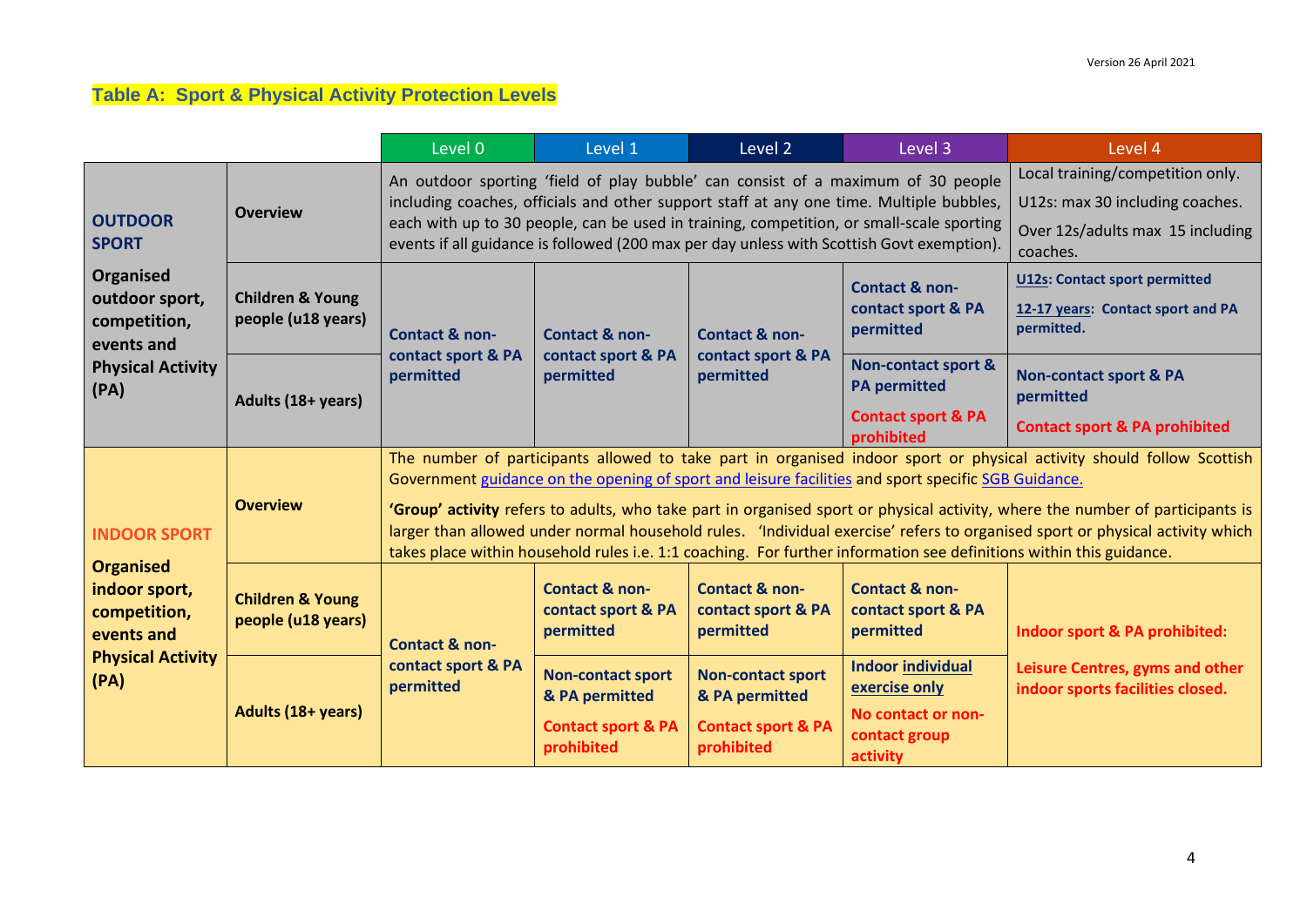| <b>COACHING</b>                                                           | <b>Overview</b>                                                           | General guidance is available within this document for coaches, leaders, personal trainers, deliverers and instructors, herein<br>referred to as coach/es. In addition Getting Coaches Ready for Sport provides a 4-stage approach/checklist to further support<br>coaches to plan and deliver safe sessions.                                                                                                                                                                                                                                                                                                                                        |                                                                   |  |  |
|---------------------------------------------------------------------------|---------------------------------------------------------------------------|------------------------------------------------------------------------------------------------------------------------------------------------------------------------------------------------------------------------------------------------------------------------------------------------------------------------------------------------------------------------------------------------------------------------------------------------------------------------------------------------------------------------------------------------------------------------------------------------------------------------------------------------------|-------------------------------------------------------------------|--|--|
|                                                                           | <b>Indoor &amp; Outdoor</b><br>coaching                                   | The local protection Level in place for sport and physical activity will dictate what activity can be coached, indoors and<br>outdoors and to whom in that area. See indoor / outdoor above for further information.                                                                                                                                                                                                                                                                                                                                                                                                                                 |                                                                   |  |  |
|                                                                           |                                                                           | Coaches can take multiple sessions per day, however the numbers allowed in each session will depend upon the protection<br>Level in place.                                                                                                                                                                                                                                                                                                                                                                                                                                                                                                           |                                                                   |  |  |
| <b>PERFORMANCE</b><br><b>SPORT</b>                                        | <b>Professional &amp;</b><br><b>Performance</b>                           | Professional & performance sports with Resumption of Performance Sport guidance in place and approved by Scottish<br>Government or sportscotland is permitted at all Levels.                                                                                                                                                                                                                                                                                                                                                                                                                                                                         |                                                                   |  |  |
| <b>TRAVEL</b>                                                             | <b>Indoor / Outdoor</b><br><b>Sport &amp; Physical</b><br><b>Activity</b> | For further information please refer to Travel Guidance within this document.                                                                                                                                                                                                                                                                                                                                                                                                                                                                                                                                                                        |                                                                   |  |  |
| <b>HOSPITALITY &amp;</b><br><b>RETAIL</b>                                 | <b>Clubs &amp; Sports</b><br><b>Facilities</b>                            | Clubhouses and sports facilities which provide catering and bar services, can operate providing they adhere to Scottish<br>Government guidance appropriate to the protection Level in which they are operating. Further information is available at<br>Coronavirus (COVID-19): tourism and hospitality sector guidance.<br>Retail units operated by sports facility operators may reopen provided all specific Scottish Government guidance for retailers<br>appropriate to the protection level in which they are operating is in place and adhered to. Further information from the<br>Scottish Government is available at Retail Sector Guidance. |                                                                   |  |  |
| <b>TOILETS,</b><br><b>CHANGING &amp;</b><br><b>SHOWER</b><br><b>ROOMS</b> | <b>Clubs &amp; Sports</b><br><b>Facilities</b>                            | Where changing rooms and showering facilities are to be used specific guidance relating<br>to use of 'Changing and Showers' is available at Getting Your Facilities Fit for Sport This<br>is applicable at all levels where facilities remain open.                                                                                                                                                                                                                                                                                                                                                                                                  | Indoor sports facilities closed.<br><b>Changing rooms closed.</b> |  |  |
|                                                                           |                                                                           | Operators may open public toilets if they follow the guidelines outlined on the Scottish<br>Government website Opening Public Toilets Guidelines                                                                                                                                                                                                                                                                                                                                                                                                                                                                                                     | <b>Public Toilets open.</b>                                       |  |  |
| <b>WORKFORCE</b>                                                          | <b>Contractors &amp; Staff</b>                                            | Sports facility operators must ensure that Scottish Government guidance on workforce planning in sport & leisure facilities is<br>followed for contractors and staff and ensure existing health and safety advice is maintained and aligned. This should be<br>detailed in the risk assessment.                                                                                                                                                                                                                                                                                                                                                      |                                                                   |  |  |
|                                                                           | <b>Meeting Rooms</b>                                                      | Although gym and leisure facilities can open up to Level 3, we would encourage providers to consider whether meetings and<br>training must be completed in person or whether these can be completed online or via telephone. If it is essential that<br>meetings and training takes place in person, Scottish Government guidance for general workplaces must be followed and a<br>risk assessment should be completed.                                                                                                                                                                                                                              |                                                                   |  |  |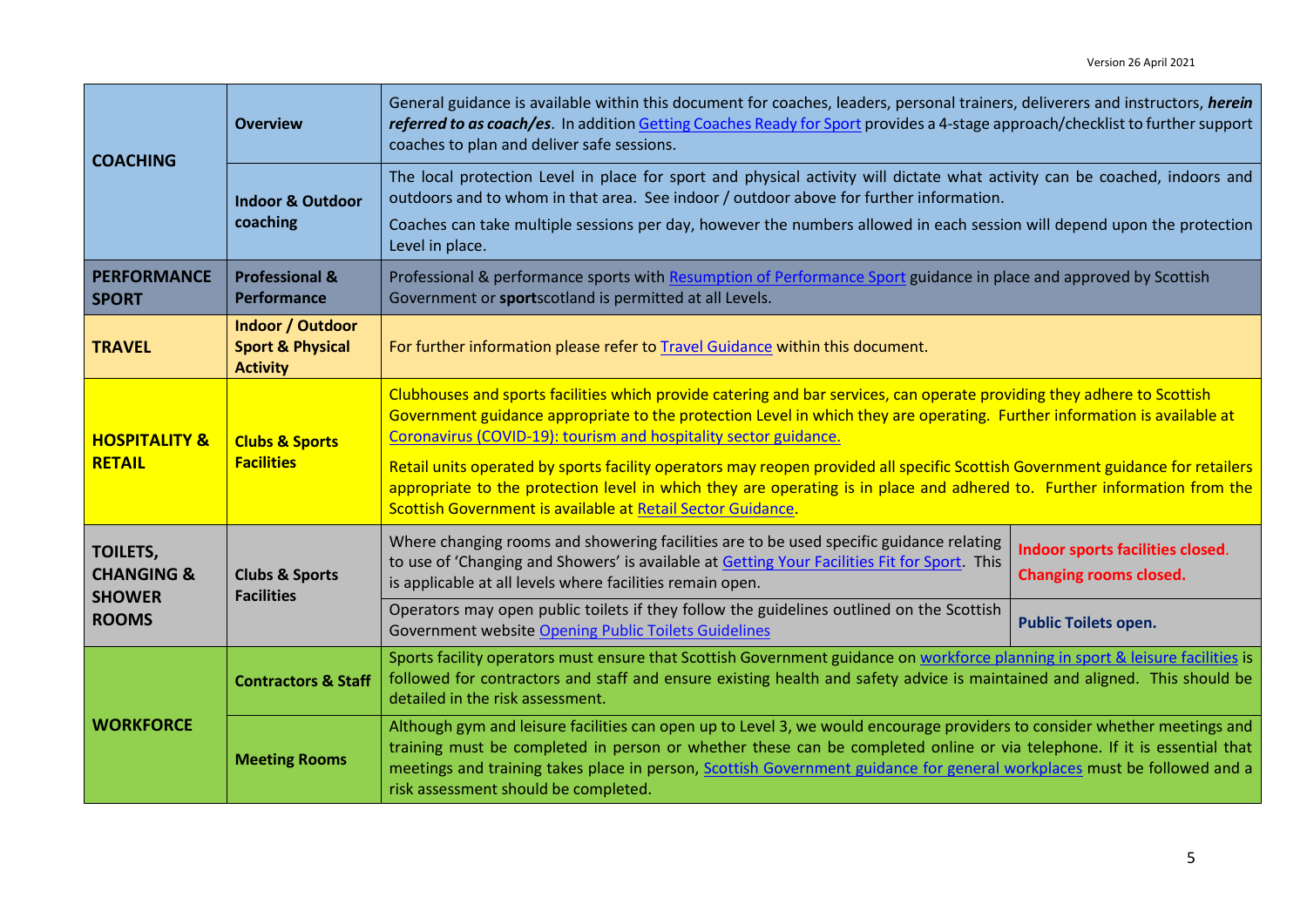## <span id="page-5-0"></span>**SPORTS FACILITY & PARTICIPATION GUIDANCE**

- 1. It is the responsibility of each club committee, sports facility operator and/or deliverer (herein referred to as the operator) to appoint a responsible person/s, referred to as the [COVID officer,](http://www.sportscotland.org.uk/media/5950/sportscotland-covid-officer.pdf) to act as the point of contact on all things related to COVID-19. An [e-learning module for COVID officers](https://rise.articulate.com/share/LlEWUj-o23H_4gC1AF002jdxdrCucQC0#/) is available to support those undertaking the role.
- <span id="page-5-2"></span>2. The COVID officer **must** ensure that full risk assessments, processes and mitigating actions are in place before any sport or leisure activity takes place. Specific consideration should be given to the needs of those who are at greater risk including some older adults or those with disabilities.
- 3. Operators should check with their insurance company that correct and full insurance cover is in place and valid before any activity takes place.
- 4. Operators should only re-open facilities when it is safe to do so, in accordance with Scottish Government guidance.
- 5. Operators must ensure that users are made aware of the requirement to adhere to the relevant approved SGB guidance prior to any sport or physical activity being undertaken at the venue and reserve the right to intervene where there are any clear and visible breaches of this guidance by participants. Where such breaches take place operators should notify the nominated club/activity COVID Officer overseeing the activity and they should in turn take appropriate action to mitigate future risk and protect participants and the wider public.

#### <span id="page-5-1"></span>**Travel Guidance**

- 6. Travel guidance outlined by the Scottish Government should always be followed. Further information on what travel is permitted is available at Coronavirus [\(COVID-19\): guidance on travel and transport.](https://www.gov.scot/publications/coronavirus-covid-19-guidance-on-travel-and-transport/)
- 7. Information for each local authority area, including their level is available at [Coronavirus \(COVID-19\): local protection levels](https://www.gov.scot/publications/coronavirus-covid-19-protection-levels/) including a post code checker.
- 8. Specific information on car sharing is available from **Transport Scotland:** advice [on how to travel safely.](http://www.transport.gov.scot/coronavirus-covid-19/transport-transition-plan/advice-on-how-to-travel-safely/#section-63888)

#### 9. **Sport & Physical Activity**;

- 9.1 Participants can take part in organised sport and physical activity within their own local government area based on Level as detailed in Table A. Such activity is subject to exemption from household rules as detailed within this guidance.
- 9.2 When a participant travels out with their home local government area they should follow the travel guidance detailed below. Travel regulations are now legally enforceable.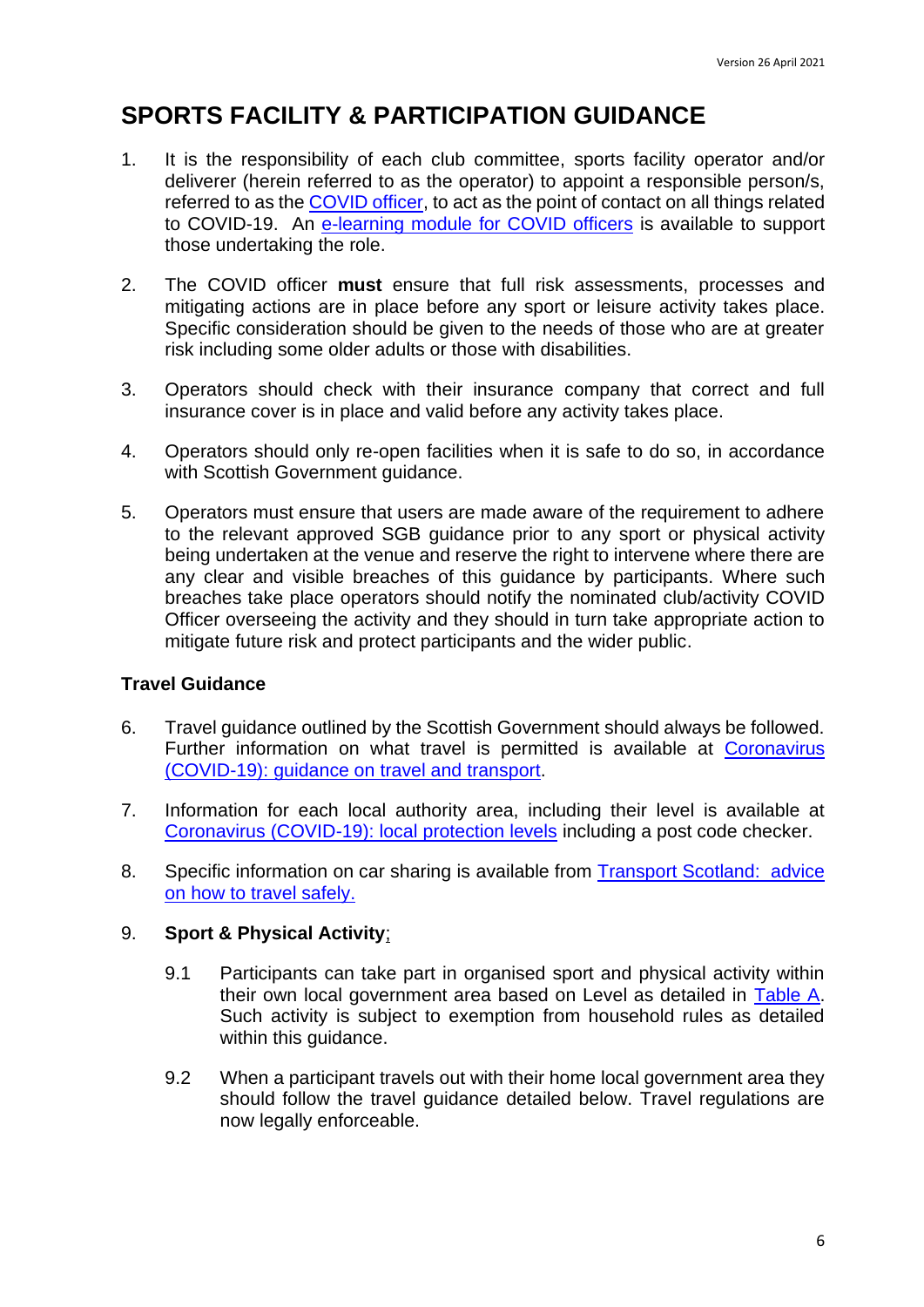- 9.3 Participants should, where possible, avoid any unnecessary travel out of their local government area and keep journeys within area to an absolute minimum.
- 10. Children & Young People (17 years or under)
	- 10.1 Participants aged 17 years or under can travel to and from Level 0, 1, 2 and 3 areas to take part in organised sport, training, and competition.
	- 10.2 Children and young people can also travel to and from a Level 4 area, if for example, they belong to a club which is outside their own local government area. This flexibility is to allow children and young people to take part in sport or organised activity, but they should travel no further than they need to. If attending a sport/activity in a Level 3 area or below, Level 4 guidance will apply to the whole activity e.g. 12 to 17-year-old outdoor activity should be restricted to non-contact and include a maximum of 15 participants.

10.3 Children and young people living in a Level 3 or 4 area can also travel out with their local government area to take part in informal exercise such as walking, running or cycling. Such activity should follow Scottish Government ['local protection levels' guidance.](https://www.gov.scot/publications/coronavirus-covid-19-protection-levels/pages/protection-levels-by-area/) 

- 11 Adults (18 years or over)
	- 11.1 Participants aged *18 years or over* can travel to and from a Level 0, 1 and 2 area to take part in organised sport, physical activity, training and competition. They should not travel to a Level 3 or 4 area.
	- 11.2 Adults living in a Level 3 area should only travel locally or to another Level 3 area to take part in organised sport or physical activity as outlined in Table A. (from 26 April 2021)
	- 11.3 Adults living in a Level 4 area should only travel locally to take to take part in organised sport or physical activity.
	- 11.4 Adults living in a Level 3 or Level 4 area should only travel out with their local government area (up to 5 miles) to take part in informal exercise such as walking, cycling, golf or running that starts and finishes at the same place. Such activity should follow Scottish Government 'local protection levels' [guidance.](https://www.gov.scot/publications/coronavirus-covid-19-stay-at-home-guidance/)

| Age Group         | Level 0 | Level 1 | Level 2 | Level 3                              | Level 4                     |
|-------------------|---------|---------|---------|--------------------------------------|-----------------------------|
| U18s              |         |         |         |                                      |                             |
| $18+$<br>(Adults) |         |         | ✔       | L <sub>3</sub><br><b>Travel Only</b> | <b>Local Travel</b><br>Only |

#### **Table B: Travel Restrictions**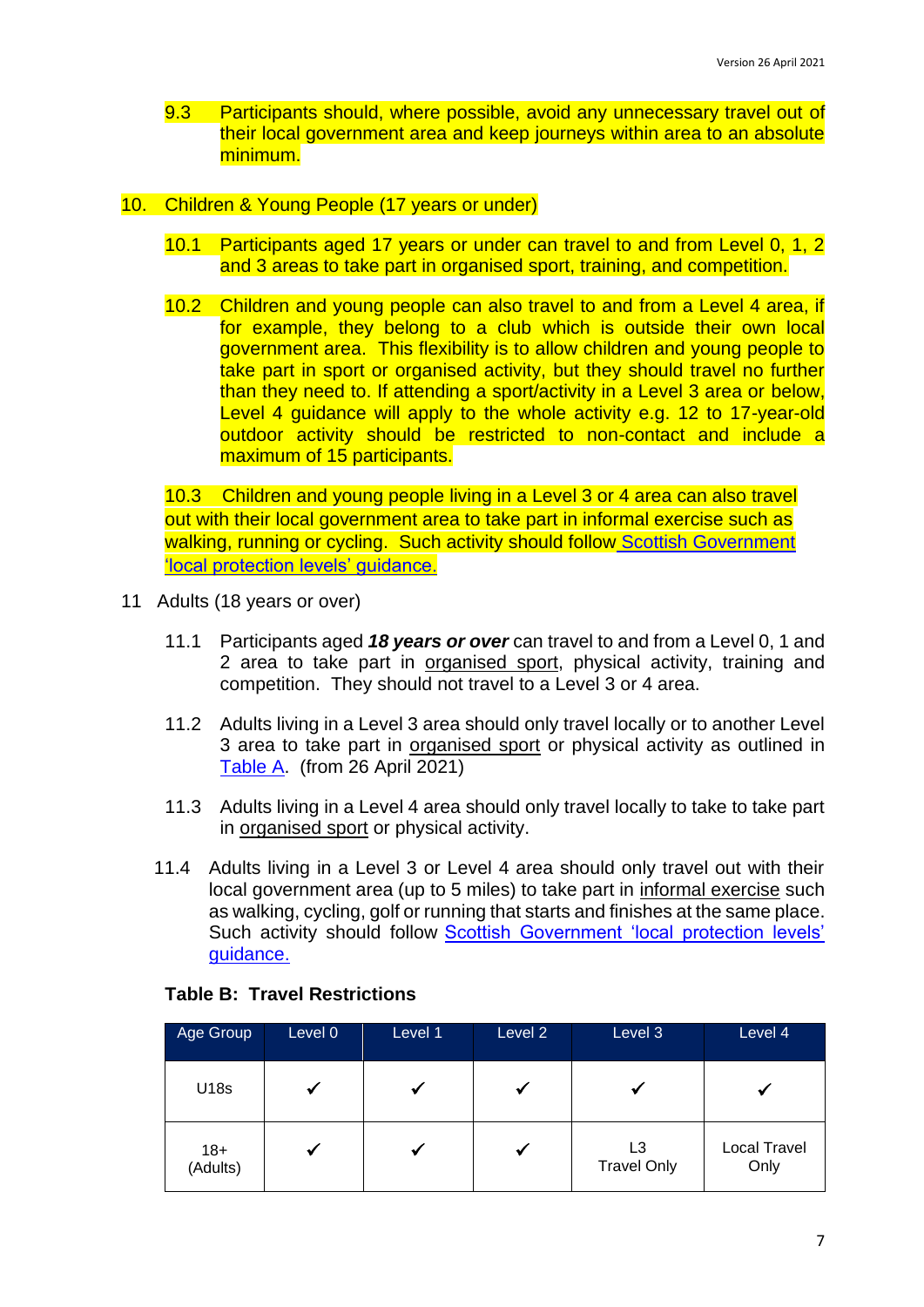#### <span id="page-7-0"></span>**Definitions - for the purposes of this guidance**

- 12. **'Organised sporting or physical activity'** refers to activities which are undertaken in a structured and managed way following specific rules and guidance of relevant SGBs, local authorities or businesses who in turn have fully applied related Scottish Government and **sport**scotland guidance. All organised activity should be overseen by a Covid Officer with documented risk assessments undertaken and mitigating actions put in place to ensure the health, safety and welfare of participants, coaches and officials.
- 13. **Contact sport or activity** is defined as "a sport or activity in which the participants necessarily come into bodily contact or as a matter of course encroach within 2m of one another" such as Martial Arts, Wrestling and Basketball, etc.
- 14. **Non-contact sport or activity** is defined as "a sport or activity in which the participants are physically separated by playing rules such as to make it difficult for them to make physical contact during an activity. Examples include Tennis, Cricket, Boccia and Curling.
- <span id="page-7-1"></span>15. **Sports competition** refers to where participants or teams compete against different opponents as part of an organised league or competition.
	- 15.1. **Adult 'group' sport or activity** refers to adults, who take part in organised sport or physical activity, where the number of participants is larger than allowed under normal household rules.
	- 15.2. **Indoor individual exercise** refers to non-contact recreational sport or physical activity which follows household rule numbers. This includes gym use, 1:1 personal training, swimming, ice skating and indoor snowsports activity where physical distancing can be maintained.

#### **Permitted Sport and Leisure Activities**

- 16. Participants and operators should follow guidance based on the area protection level in which the sporting activity is to take place. A summary of what sporting activity can be undertaken at each protection level is available in Table A and should be read in conjunction with the rest of this document.
- 17. Subject to the protection level guidance within this document, organised sporting or physical activity can take place indoors or outdoors, in effect suspending physical distancing and household guidelines, for the duration of the activity.
- 18. Where there is likely to be proximity (within 2m) or contact between participants involved in a sporting activity, mitigating actions must be put in place to minimise risk and keep participants safe. For instance:
	- 18.1 SGB guidance should focus on providing sporting activity involving as few participants as possible, for the minimum amount of time, whilst still allowing the activity to run effectively. This may also require a change to training formats, numbers and/or rules to minimise risk to participants.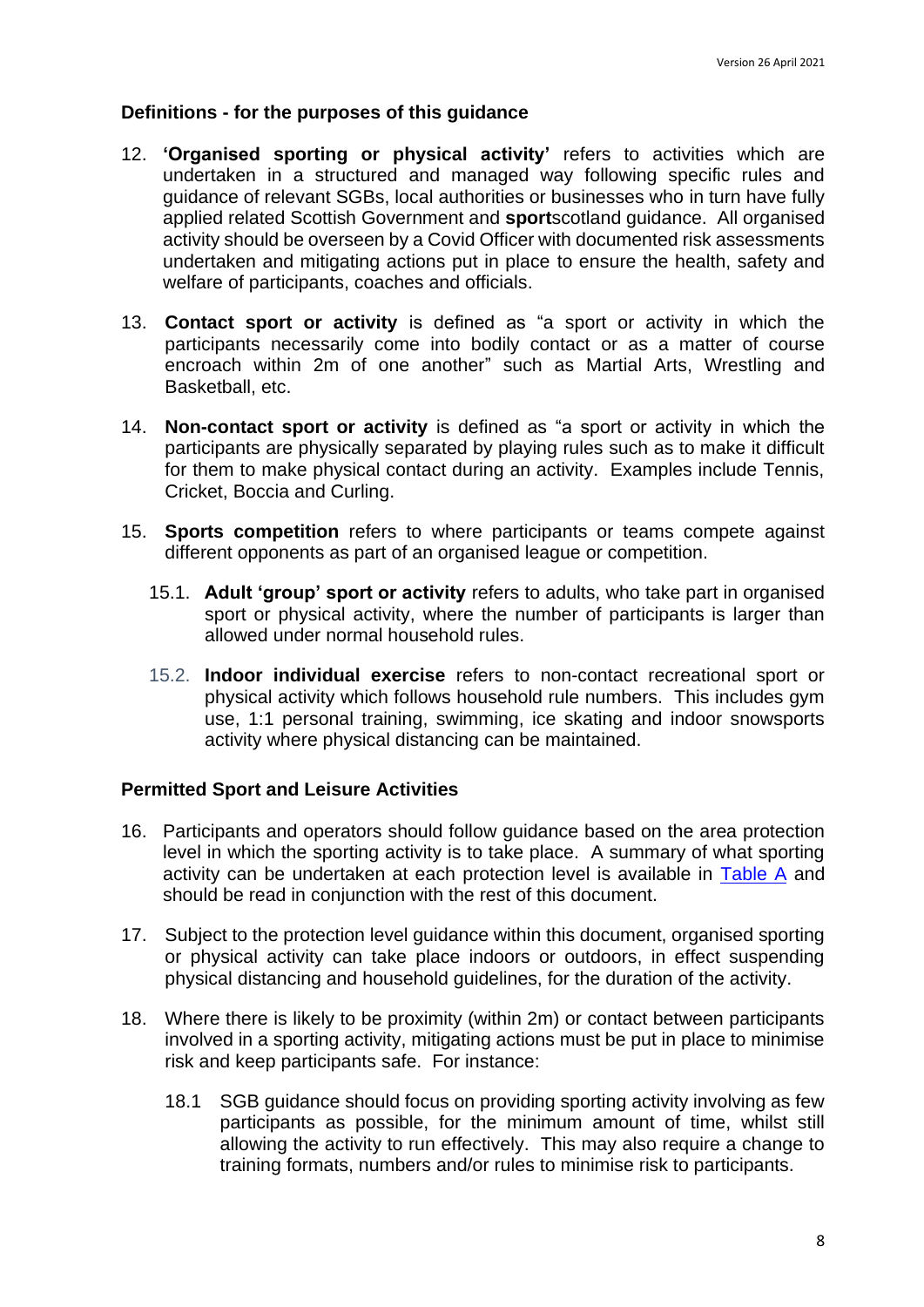- 18.2 As soon as a participant has completed training, a competition or event, they should leave the field of play/venue.
- 19. No spectating should take place other than where a parent or carer is supervising a child or vulnerable adult or when following specific [sector guidance for sporting](http://www.gov.scot/publications/coronavirus-covid-19-events-sector-guidance/)  [events.](http://www.gov.scot/publications/coronavirus-covid-19-events-sector-guidance/)
- 20. No formal presentation ceremonies should take place during or after a sporting activity or competition as the focus should be on reducing the numbers in attendance at any one time.
- 21. Holiday camps, extended sports activity or events which would not normally come under the jurisdiction of an SGB should refer to the appropriate local authority, umbrella body or care commission guidance. Organisers of these activities may alternatively wish to use Scottish Government household, physical distancing and group size limits.

#### <span id="page-8-0"></span>**Outdoor Sport & Leisure Activity**

- 22. Operators may open outdoor sports areas, courts and pitches if documented risk assessments are undertaken and all appropriate measures are put in place to ensure the safety of participants, staff and volunteers and where activity is undertaken in line with guidance for the appropriate protection level. Please also refer to guidance produced by **sport**scotland at: [Getting Your Facilities Fit for](http://www.sportscotland.org.uk/covid-19/getting-your-facilities-fit-for-sport/)  [Sport.](http://www.sportscotland.org.uk/covid-19/getting-your-facilities-fit-for-sport/)
- 23. Further information outlining outdoor Level 4 sport and physical activity restrictions and exemptions is available at Appendix 1.

*Outdoor sporting bubbles for training, competition, or small-scale participation events (Levels 0-3)*

- 24. An outdoor sporting 'field of play bubble' can consist of a maximum of 30 people including coaches, officials and other support staff at any one time at Level 3 (numbers are subject to further confirmation from Scottish Government for Level 0, 1 & 2). In exceptional circumstances, numbers may be increased, but only if approved directly by Scottish Government or where specific Scottish Governing Bodies of sport (SGBs) guidance and mitigating actions have been agreed by **sport**scotland.
- 25. Multiple outdoor sporting bubbles can be used for SGB training and competition. In such cases operators and organisers should undertake comprehensive risk assessments to ensure that these bubbles do not mix at any time including before, during or after an activity. Once an individual has completed their activity, they should immediately vacate the 'field of play' and are then subject to household rules.
- 26. Multiple outdoor sporting bubbles can be used for SGB training and competition up to a maximum of 200 per day at Level 3 In such cases operators and organisers should undertake comprehensive risk assessments to ensure that these bubbles do not mix at any time including before, during or after an activity.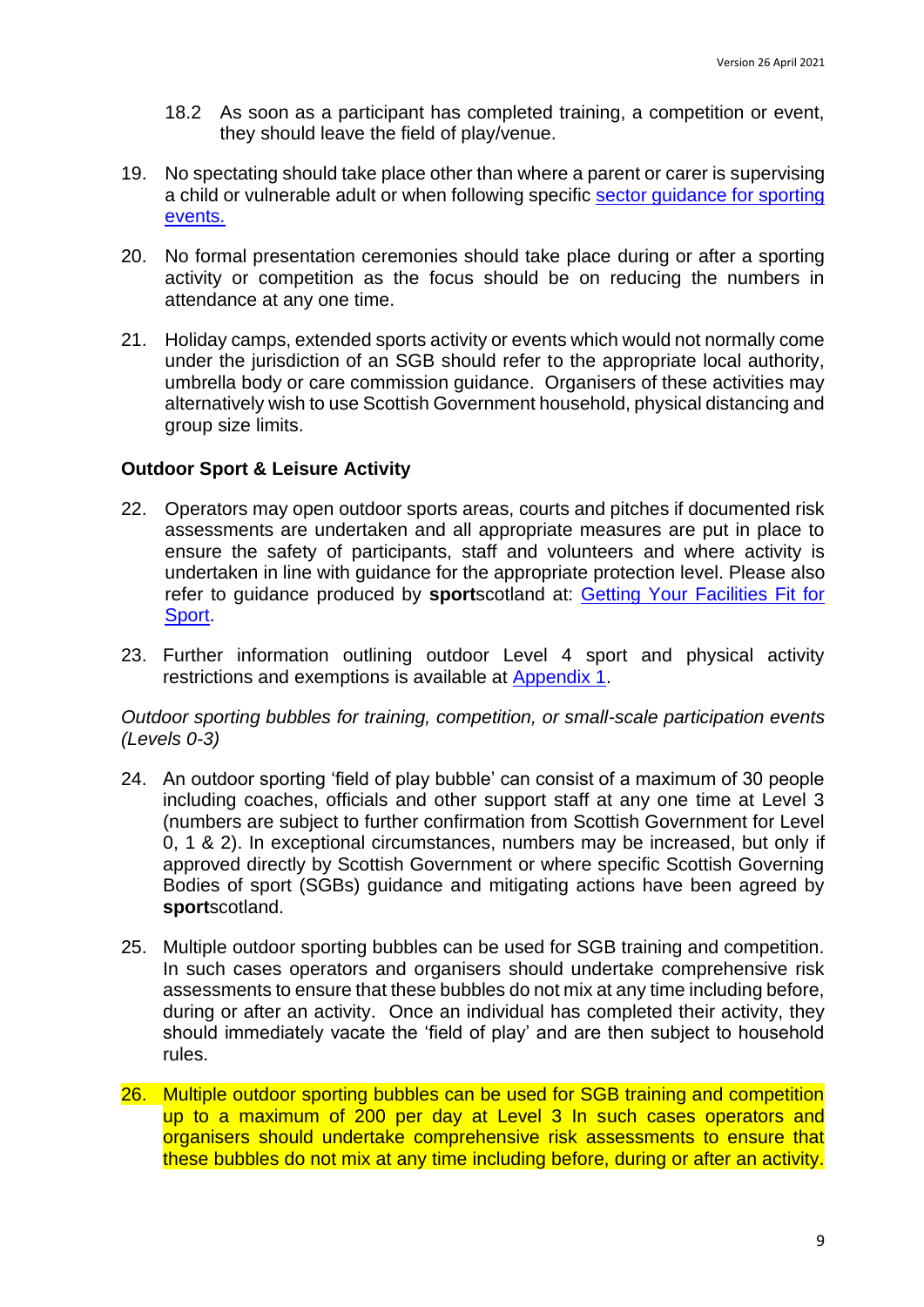Once an individual has completed their activity, they should immediately vacate the 'field of play' and are then subject to household rules.

- 27. Total participant numbers allowed to take part in small-scale events at Levels 0, 1 & 2 are being reviewed by Scottish Government. Further information will be provided once available.
- 28. Any further exemptions or variation to training, competition, or event participant numbers, including the addition of spectators, must be agreed directly with Scottish Government and may be subject to other relevant Scottish Government guidance.
- 29. Where outdoor sports training, competition or events are planned and include multiple bubbles; operators and organisers should, as part of their risk assessment, consult with relevant local authorities, environmental health, the police, or other body responsible for the safety of the public. Agreement must be reached with these bodies before the training, event or competition takes place.
- 30. Operators and organisers should note that the situation around COVID-19 is fluid and activities may need to be cancelled at short notice should there be a change in local or national restrictions. In such circumstance's plans should be in place to notify participants of event cancellation and to ensure they do not attend the venue.
- 31. SGBs and operators should introduce a period of training to familiarise participants with guidelines before running competitions.
- 32. Outdoor group coaching for organised sport and physical activity including aerobics and fitness classes can take place with up to 30 people at any one time in Level 3, including the coach, if physical distancing is always maintained. Bubble numbers for Level 0, 1 & 2 are to be confirmed by Scottish Government.
- *33. Outdoor sporting bubbles for localised training and competition (Level 4)*
- 34. See Appendix 1 for detailed information on Level 4 restrictions.

#### <span id="page-9-0"></span>**Indoor Sport & Leisure Activity**

- 35. Indoor sport and leisure facilities can open if Scottish Government [Coronavirus](http://www.gov.scot/publications/coronavirus-covid-19-guidance-on-sport-and-leisure-facilities)  [\(COVID-19\): Guidance for the opening of indoor and outdoor sport and leisure](http://www.gov.scot/publications/coronavirus-covid-19-guidance-on-sport-and-leisure-facilities)  [facilities](http://www.gov.scot/publications/coronavirus-covid-19-guidance-on-sport-and-leisure-facilities) is fully implemented.
- 36. Appropriate risk assessments and mitigating measures must be put in place to reduce risk and protect participants. For instance, consider physically distanced training, reducing numbers taking part and changing game formats or rules.
- 37. Participants should not congregate before or after an activity. Operators must ensure comprehensive mitigating actions are put in place and documented in their risk assessment to stop this happening. Consider staggering start/arrival times and any other relevant additional measures.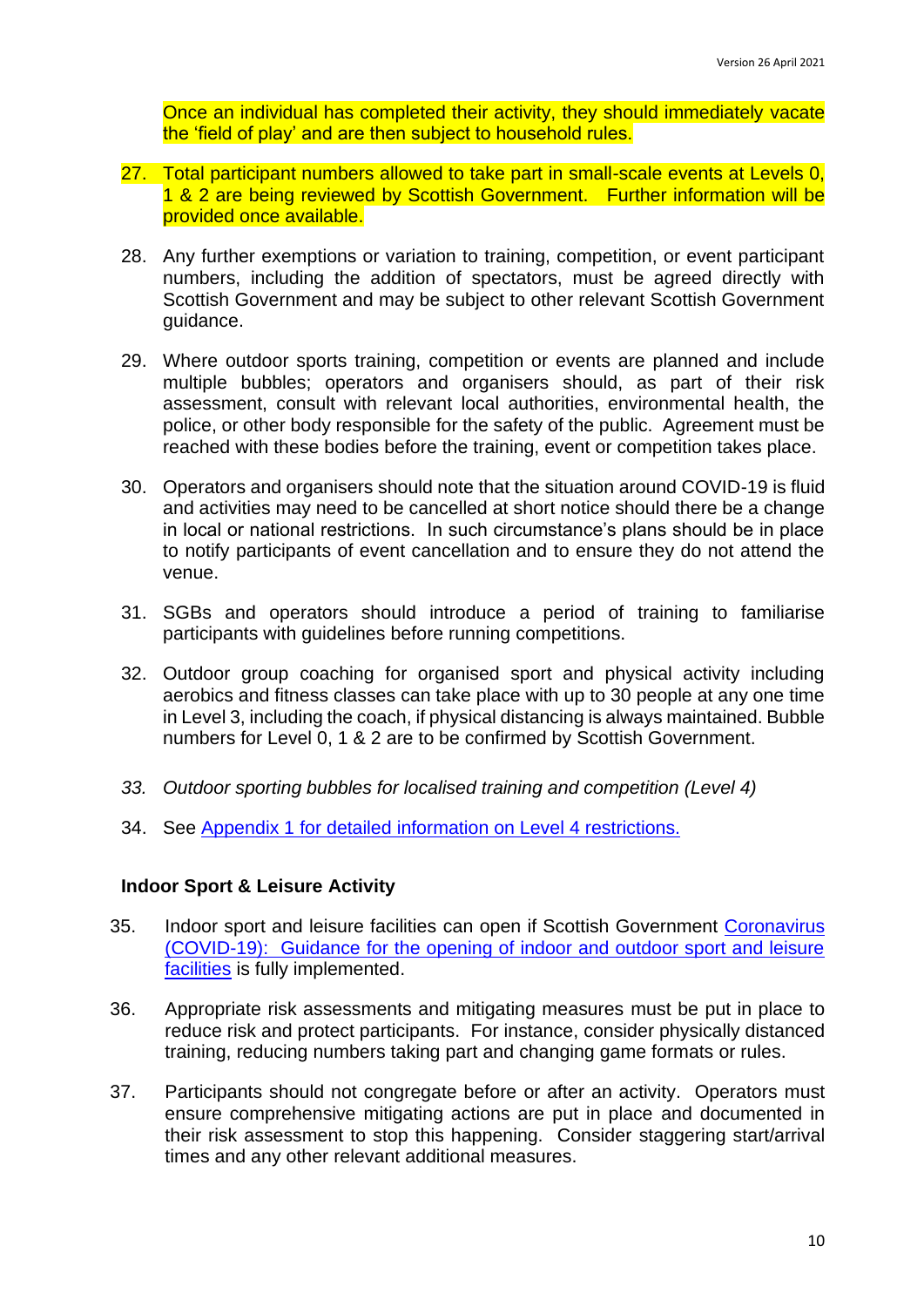- 38. The number of participants allowed to take part in indoor sport or physical activity must be risk assessed by the operator following Scottish Government [Coronavirus \(COVID-19\): guidance on the opening of indoor and outdoor sport](http://www.gov.scot/publications/coronavirus-covid-19-guidance-on-sport-and-leisure-facilities)  [and leisure facilities](http://www.gov.scot/publications/coronavirus-covid-19-guidance-on-sport-and-leisure-facilities) and sport specific [SGB Guidance.](https://sportscotland.org.uk/covid-19/latest-sport-and-physical-activity-guidance/)
- 39. Information relating to indoor sport and physical activity that can be undertaken by protection level and age group is available in Table A.

#### <span id="page-10-0"></span>**Coaching**

- 40. The guidance below is to support coaches, leaders, personal trainers, deliverers and instructors, *herein referred to as coach/es*. In addition, please see [Getting](http://www.sportscotland.org.uk/covid-19/getting-your-coaches-ready-for-sport/)  [Coaches Ready for Sport](http://www.sportscotland.org.uk/covid-19/getting-your-coaches-ready-for-sport/) which provides a 4-stage approach/checklist to help coaches get ready for delivering sport and physical activity. It can be used as it is or amended to reflect the sport or delivery activity.
- 41. Coaches operating within clubs and facilities should liaise with the relevant COVID Officer before undertaking coaching and all sporting or physical activity must adhere to operator and relevant [SGB Guidance.](https://sportscotland.org.uk/covid-19/latest-sport-and-physical-activity-guidance/)
- 42. Coaches and others supporting organised sporting or physical activity should attempt to keep physically distant, but it is recognised that this will not always be possible to ensure the safety of participants. In such circumstances the responsible 'Covid Officer' should consider appropriate mitigating actions as part of the risk assessment.
- 43. Coaches should be aware that local restrictions may be in place for sport and physical activity and this should be considered as part of risk assessment planning and will dictate what activity can be coached, indoors and outdoors and to whom. See Table A for further information about protection levels.
- 44. Scottish Government [travel guidance](https://www.gov.scot/publications/coronavirus-covid-19-guidance-on-travel-and-transport/) provides exemptions for travel into and out of Level 3 and Level 4 local authority areas. This includes 'Travel for work, or to provide voluntary or charitable services, but only where that cannot be done from your home'.
	- 44.1 Where paid/voluntary coaches or officials use the above exemption mitigating actions should be put in place to reduce risk to the coach, official and participants. This should be documented in the operator or deliverer risk assessment.
- 45. Coaching (Levels 0-3)
	- 45.1 Coaches can run organised outdoor group training sessions in protection Levels 0-3 in line with maximum bubble sizes outlined in Table A or as agreed through approved [SGB Guidance](https://sportscotland.org.uk/covid-19/latest-sport-and-physical-activity-guidance/) and [Scottish Government](http://www.gov.scot/publications/coronavirus-covid-19-guidance-on-sport-and-leisure-facilities)  [\(COVID-19\): guidance on the opening of indoor and outdoor sport and](http://www.gov.scot/publications/coronavirus-covid-19-guidance-on-sport-and-leisure-facilities)  [leisure facilities.](http://www.gov.scot/publications/coronavirus-covid-19-guidance-on-sport-and-leisure-facilities) They should also ensure to follow specific guidance on sporting bubbles within this document.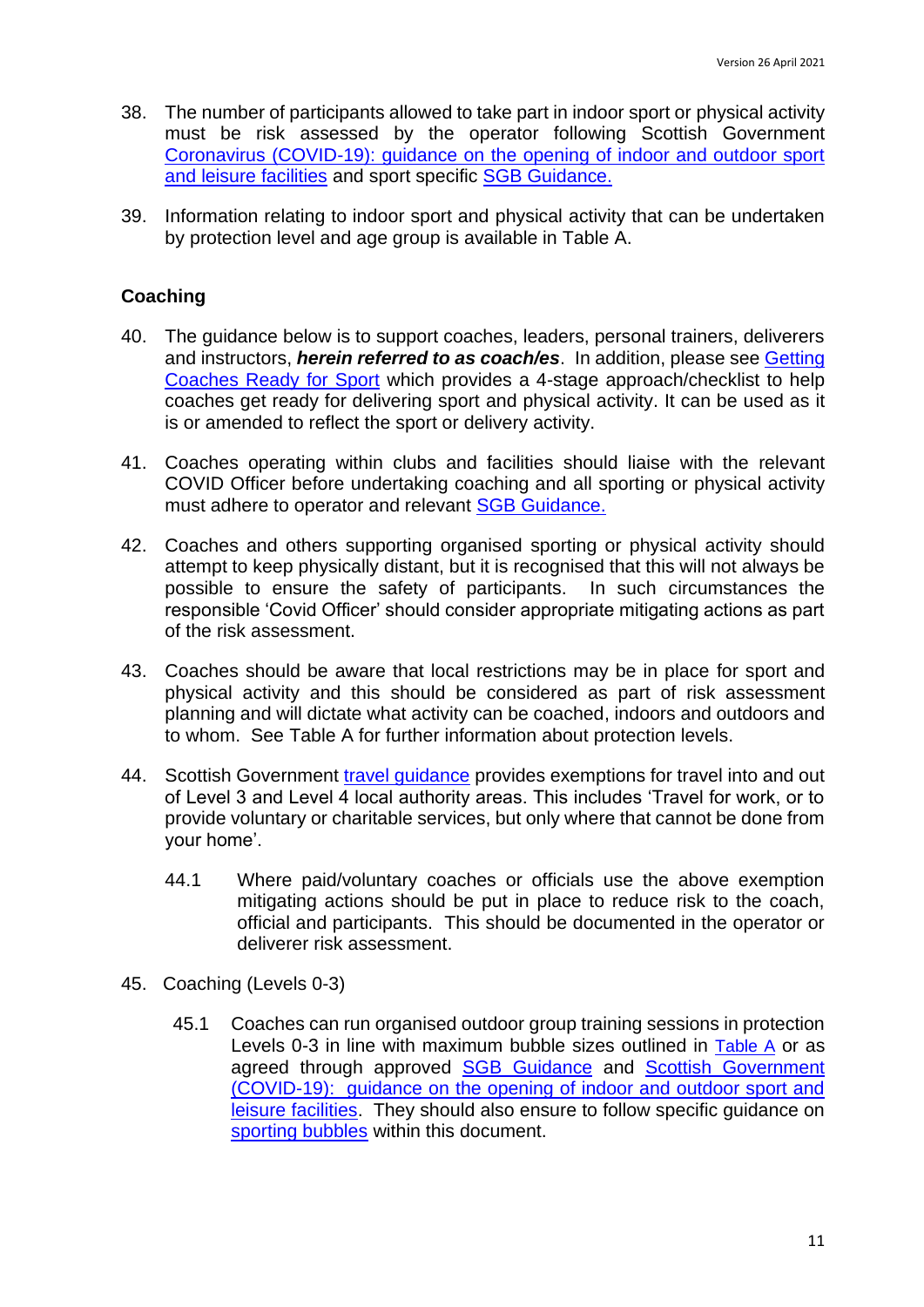- 46. Coaching (Level 4)
	- 46.1 Coaches can run organised outdoor non-contact group training sessions in protection Level 4 for a maximum of 15 people aged 12 years or over (including the coach/es)
	- 46.2 Coaches can run organised outdoor contact and non-contact training sessions for up to 30 children (including the coach/es) aged under 12 years.
- 47 Coaches can take multiple indoor sessions (where protection levels allow) per day, however the number of participants allowed in each session will depend upon the protection Level restrictions in place in the given location.
- 48. Face coverings must be worn by coaches when indoors, except where an exemption applies. For instance;
	- 48.1. where an individual has a health condition or is disabled, including hidden disabilities, for example, autism, dementia or a learning disability.
	- 48.2. or if there is a reasonable excuse not to wear a face covering such as;
		- 48.2.1. where there is difficulty in communicating with participants who may not be close by and safety is an issue i.e. in a swimming lesson. In such cases alternative measures should be considered such as use of a face visor.
		- 48.2.2. being physically active or exercising as part of the coached session.
- 49. At all times coaches should:
	- 49.1 plan and risk assess appropriately for the session in advance, be aware of responsibilities, be clear on expectations with participants and build in a review period to reflect on effectiveness and safety of the session.
	- 49.2 ensure signage on guidelines for participating safely and promoting hygiene measures are clearly displayed and up to date.
	- 49.3 check, in advance of delivery, that appropriate insurance policies are in place for all coached activities and that their insurance is valid for the activities they plan to deliver.
	- 49.4 find out about their direct and surrounding delivery environment in advance of the session and contact the facility operator, where relevant, to confirm any changes in processes and procedure.
	- 49.5 Coaches working with children should familiarise themselves with the additional considerations developed by **Children 1st**: [Child Wellbeing](http://www.sportscotland.org.uk/media/5774/cyp-return-to-sport-after-covid-19.pdf)  [and Protection Considerations.](http://www.sportscotland.org.uk/media/5774/cyp-return-to-sport-after-covid-19.pdf)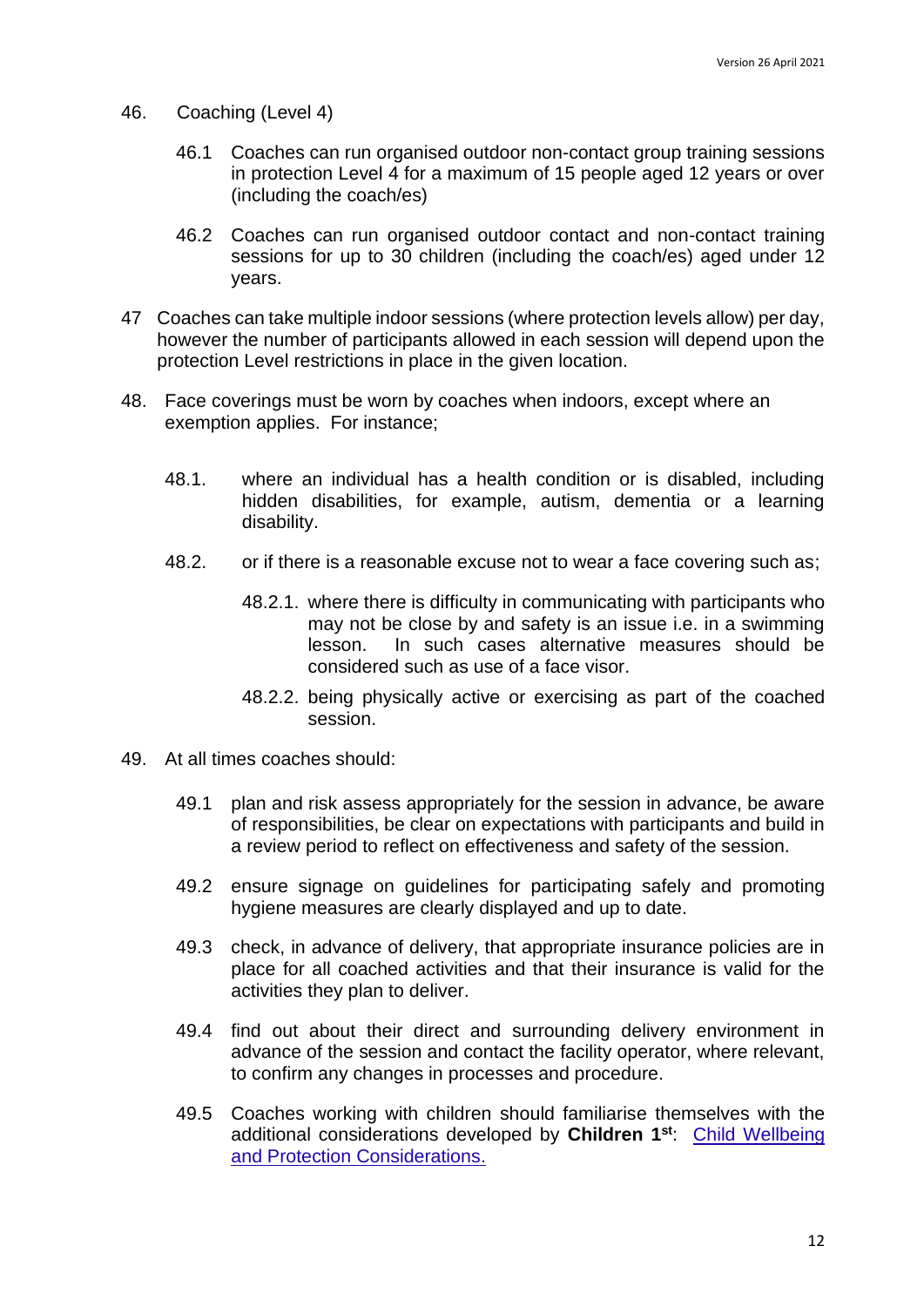50. Additional support tools are available for coaches and volunteers at the [Getting](https://sportscotland.org.uk/covid-19/getting-coaches-ready-for-sport/)  [Coaches Ready for Sport](https://sportscotland.org.uk/covid-19/getting-coaches-ready-for-sport/) section of the **sport**scotland website including [mental](https://sportscotland.info/mentalhealth/#/)  [health and wellbeing awareness training .](https://sportscotland.info/mentalhealth/#/)

### **Additional Sport & Leisure Activity Considerations**

- 51. Specific consideration should be given to supervision of children under the age of 5 years as it is not appropriate for young children to maintain physical distancing, either practically or in terms of child development. You may, for instance, ask a parent or carer to be present.
- 52. Where a disabled participant requires functional support to help them participate coaches, carers or those supporting the participant can provide this without maintaining physical distancing. In such circumstance the responsible 'Covid Officer' should consider appropriate mitigating actions as part of the risk assessment. For instance, providing appropriate PPE, limiting the number of participants an individual provides functional support to, limiting the duration spent in close proximity, or a combination of actions.
- 53. Where an employee is providing an activity, relevant work placed risk assessments and consultation should take place in advance of any activity being undertaken. See the Businesses, workplaces and self-employed people section at [Scottish Government: Coronavirus in Scotland.](http://www.gov.scot/coronavirus-covid-19/)

#### **Toilets, Changing and Locker Rooms**

- 54. Use of changing rooms and showering facilities should be avoided where possible, although they may be made available (other than in Level 4 areas where indoor facilities should remain closed) for participants who require additional support such as disabled people or those with special needs.
- 55. Where changing rooms and showering facilities are to be used specific guidance relating to use of 'Changing and Showers' is available at [Getting Your Facilities](http://www.sportscotland.org.uk/covid-19/getting-your-facilities-fit-for-sport/)  [Fit for Sport.](http://www.sportscotland.org.uk/covid-19/getting-your-facilities-fit-for-sport/)
- 56. Operators may open public toilets if they follow the guidelines outlined on the Scottish Government website [Opening Public Toilets Guidelines.](http://www.gov.scot/publications/coronavirus-covid-19-public-and-customer-toilets-guidance/pages/overview/)
- 57. Access to indoor locker rooms and storage areas is permitted for dropping off and collecting sports equipment or clothing. The operator should ensure mitigating actions are put in place to minimise the risk of virus transmission including physical distancing, hygiene and cleaning measures.

#### **Equipment Provision and Use**

58. Operators should, where possible, remove equipment including benches, scoreboards, tables and any other objects that are not essential for participation purposes.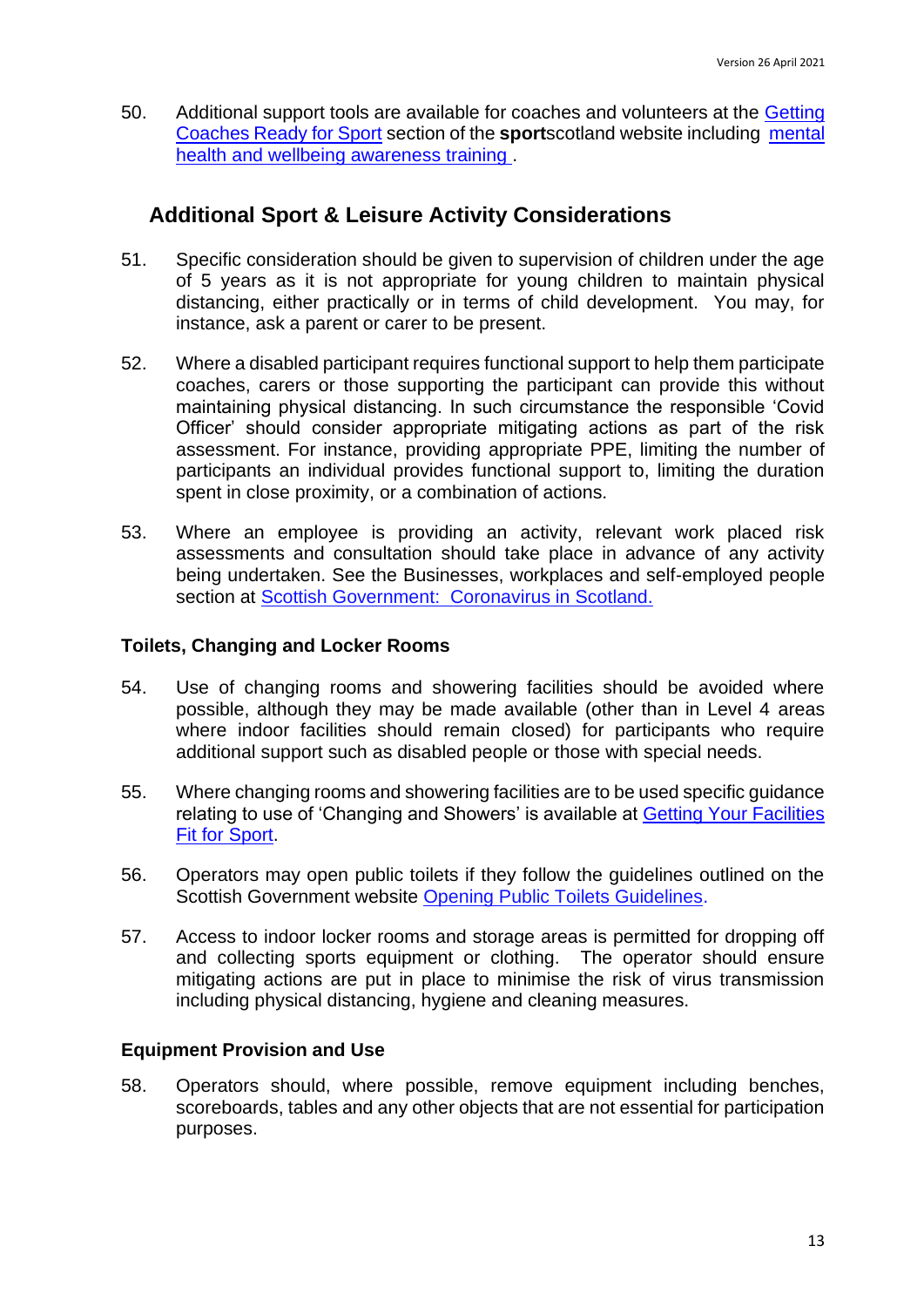- 59. Where the above is not possible appropriate cleaning measures, including provision of sanitiser and disposable gloves, should be put in place to reduce the risk of contamination.
- 60. All fixed equipment should be checked prior to use to avoid participants having to adjust or touch it.
- 61. Where shared equipment is necessary for an activity appropriate hygiene measures must be put in place before, during and after use.
- 62. Where balls are used in sports areas, courts and pitches a risk assessment should be undertaken to ensure measures are put in place to minimise uncovered body contact. Appropriate hygiene protocols should be undertaken including hand hygiene and regular cleaning of balls before, during and after exercise.

#### **Bookings and Payment**

- 63. Encourage people to make bookings online where possible. However, be aware that a proportion of disabled people, people from low income households and older adults do not have access to the internet. Ensure you have alternative measures in place. For example, telephone bookings.
- 64. Consider introducing buffer periods between sessions to stagger start times so that participants do not all arrive/leave at the same time.
- 65. Where possible use online or contactless payment options and avoid handling cash. Where people do not have bank accounts it is okay to accept cash payments.

#### **Communication with Members / Customers**

- 66. Operators should communicate clearly and regularly with members and participants setting out what they are doing to manage risk, and what advice they are giving to individuals before, during and after visits to the venue/activity.
- 67. Make them aware in advance of measures you are putting in place at your venue, and guidelines they are asked to follow.
- 68. Communicate clearly opening times and how people can safely access a facility, if relevant, for example through a booking or queuing system.
- 69. Ensure signage on guidelines for participating safely and promoting hygiene measures are clearly displayed, up to date and in accessible formats.
- 70. When communicating with members and participants, consider how you will reach people who do not have access to the internet. When publishing information on websites, consider how to make it accessible when accessed via a mobile phone or tablet rather than a PC or a laptop.
- 71. Special attention should also be given to how you communicate physical distancing rules to young people.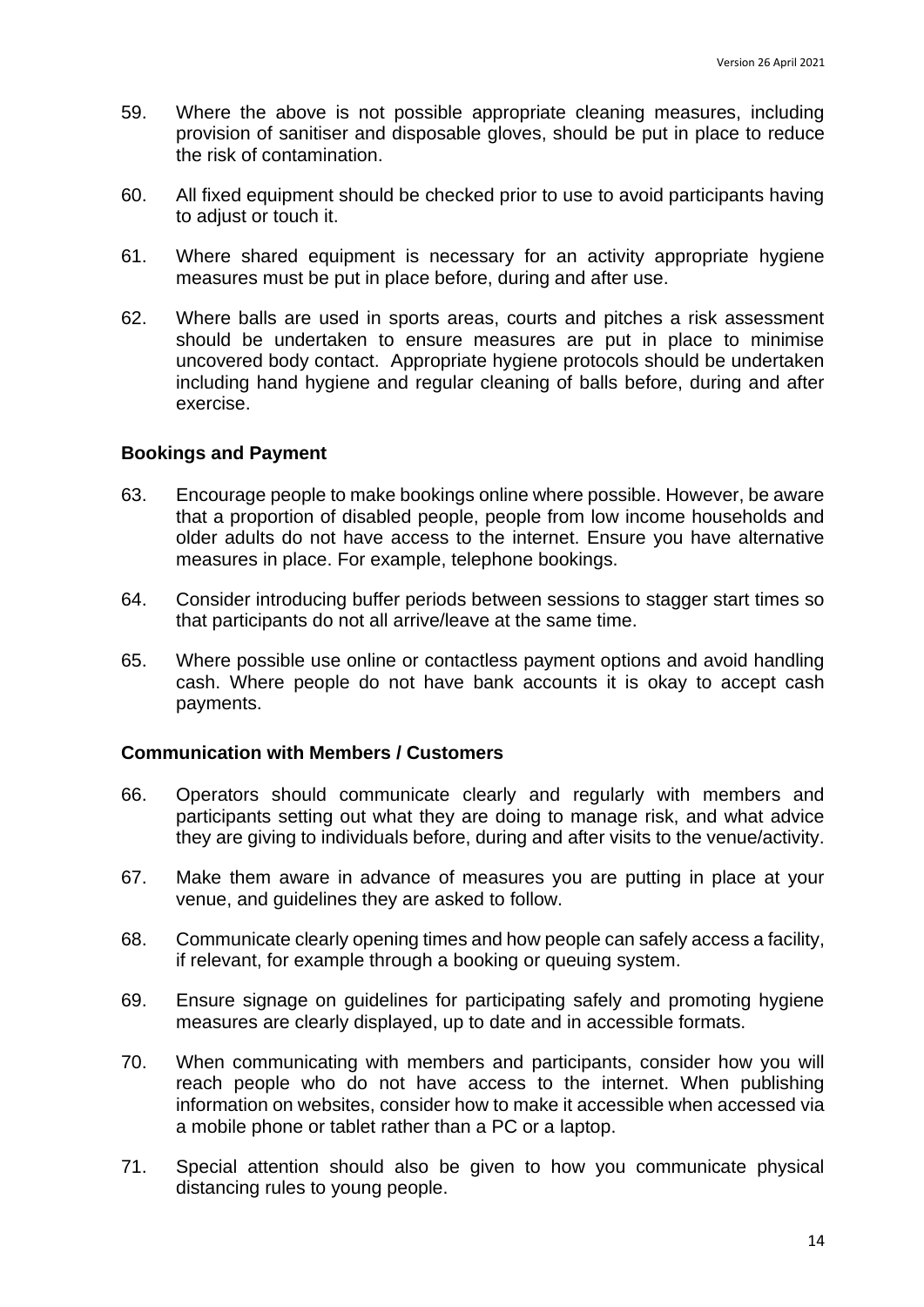#### **Safeguarding**

- 72. All adults involved in coaching / actively engaging with children or vulnerable adults in an organised environment should have undertaken appropriate SGB safeguarding training.
- 73. Operators should ensure appropriate ratios of coach/adult to child/vulnerable adult as per SGB guidance and follow all related safeguarding advice.
- 74. Health, safety and welfare policies should always be risk assessed and implemented.
- 75. Operators should also refer to the additional considerations developed by **Children 1st**: [Child Wellbeing and Protection Considerations.](http://www.sportscotland.org.uk/media/5774/cyp-return-to-sport-after-covid-19.pdf)

#### **Equality & Inclusion**

- 76. Covid-19 is affecting everyone. But the impact of the pandemic is not being felt equally. Before the pandemic certain groups were less likely to participate in sport and physical activity. These groups are also the most at risk of worsening inequalities due to Covid-19:
	- Older people
	- Disabled people
	- Ethnic minorities
	- Women
	- People from deprived communities
- 77. It is more important than ever to consider inclusive guidance for people who need extra support to be active and sports facility operators should consider this as part of their work to encourage people to return.
- 78. The evidence emerging has clear implications for how we design and deliver sport and physical activity. Some key areas for consideration include:
	- 78.1. **Communication** Digital exclusion is a key issue. With so many services and so much information moving online it risks worsening the health impacts of the pandemic. We have to think innovatively about the range of ways we can provide information to people about sport and physical activity.
	- 78.2. **Accessibility** Accessibility of our environments is another key issue emerging from the pandemic. As clubs and leisure center's re-open it's important to build understanding of people's specific accessibility needs around things like hygiene, physical distancing and face coverings so we can provide the best possible support to people to take part in sport and physical activity.
	- 78.3. **Anxiety, mental health and wellbeing** The pandemic is leading to an increased risk of anxiety and mental ill-health for people. We know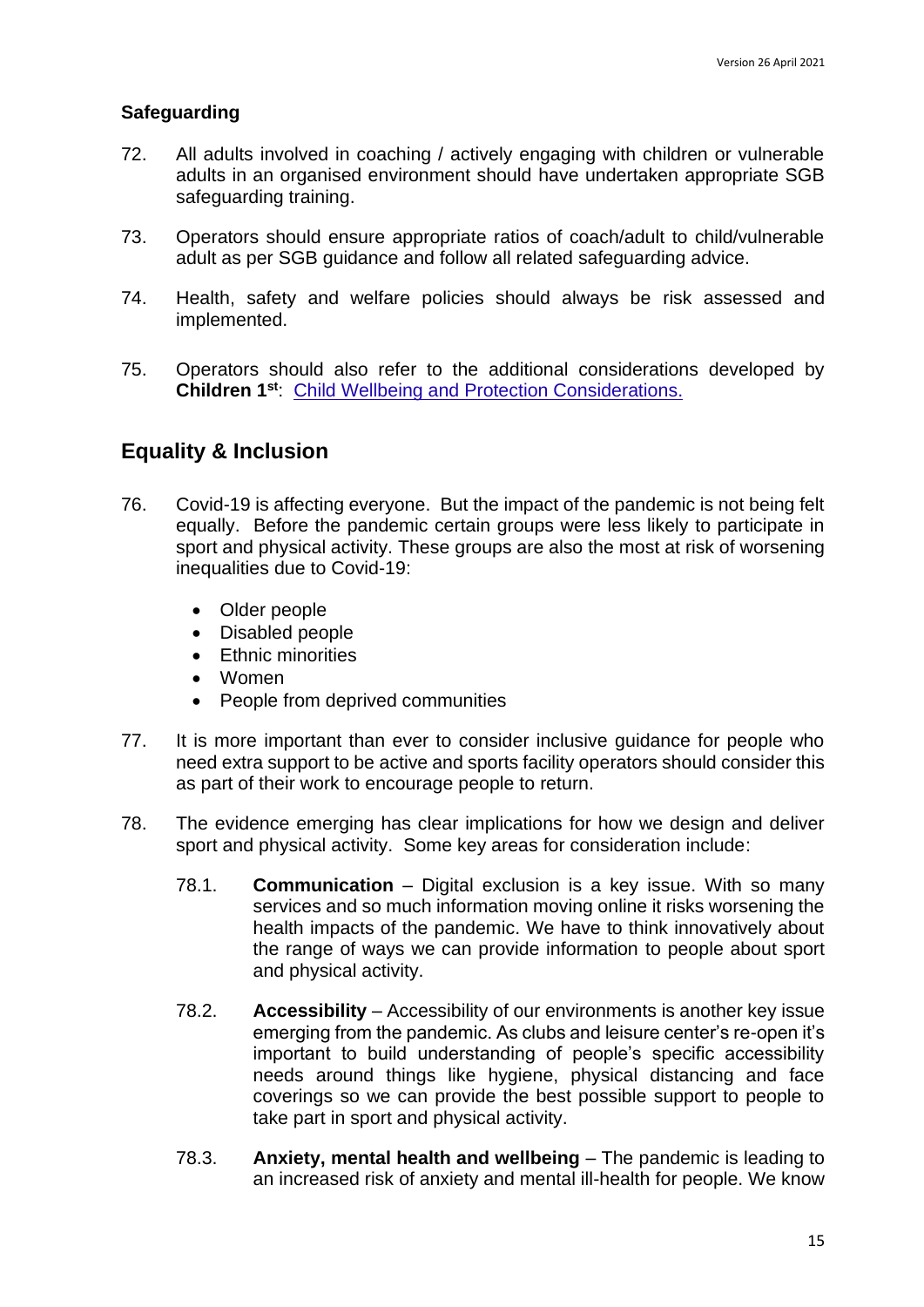that sport and physical activity can have significant benefits for people's mental health so it's vital that we continue to promote those benefits, so people are encouraged to get involved.

78.4. **Confidence** - Confidence to return to sport is a big issue across all groups. We know that some groups are at higher risk from Covid-19 than others (including some ethnic minorities, disabled people and households experiencing poverty). These groups may be even more nervous about returning to sport or starting to participate. They are also less likely to participate in sport in the first place, so we'll need to give extra attention to their needs to help build their confidence.

### **Health, Safety & Hygiene**

- 79. Scottish Government has produced the [Coronavirus \(COVID-19\): FACTS](https://www.gov.scot/binaries/content/documents/govscot/publications/advice-and-guidance/2020/08/coronavirus-covid-19-facts-poster-translations/documents/english/english/govscot%3Adocument/20-21%2B-%2BCoronavirus%2B-%2BTranslations%2B-%2BFACTS%2BPoster%2B-%2BEnglish%2B-%2B9%2BJuly%2B2020.pdf?forceDownload=true)  [poster including translations and accessible formats.](https://www.gov.scot/binaries/content/documents/govscot/publications/advice-and-guidance/2020/08/coronavirus-covid-19-facts-poster-translations/documents/english/english/govscot%3Adocument/20-21%2B-%2BCoronavirus%2B-%2BTranslations%2B-%2BFACTS%2BPoster%2B-%2BEnglish%2B-%2B9%2BJuly%2B2020.pdf?forceDownload=true) Where possible operators should use this document to reinforce messages. FACTS stands for: **F**ace Coverings, **A**void crowded places, **C**lean your hands regularly, **T**wo metre distance and **S**elf isolate and book a test if you have symptoms.
- 80. Ensure access to first aid and emergency equipment is maintained.
- 81. Ensure that first aid equipment has been updated appropriately for the COVID-19 pandemic and first aiders have appropriate training.
- 82. In the event of first aid treatment being required it is recognised that a suitably qualified person, coach or supervising adult may require to attend to the injured participant. The 'Covid Officer' should consider processes for managing this as part of their risk assessment. This could include but not be limited to;
	- Provision of suitable PPE
	- Training of coaches/supervising adults
	- A parent or carer being present with children or vulnerable adults.
- 83. Cleaning of equipment, hand and respiratory hygiene are core measures to be implemented and provision should be made for these.
- 84. Clear guidance and plans are needed for cleaning of facilities and equipment, and waste disposal. For instance, common touchpoint surfaces (gates, door handles etc.) should where possible be left open but if not possible, regular cleaning with disposable gloves should be undertaken.
- 85. Make hand sanitizers or wipes available for use in bar and restaurant areas and at the entrance/exit to the venue/facility where this is possible. Hand sanitiser should be at least 60% alcohol based and detergent wipes appropriate for the surface they are being used on. Cleaning products should conform to EN14476 standards.
- 86. Be aware that disabled people may face greater challenges implementing regular handwashing because of additional support needs. Some disabled people may need to use touch to help them get information from their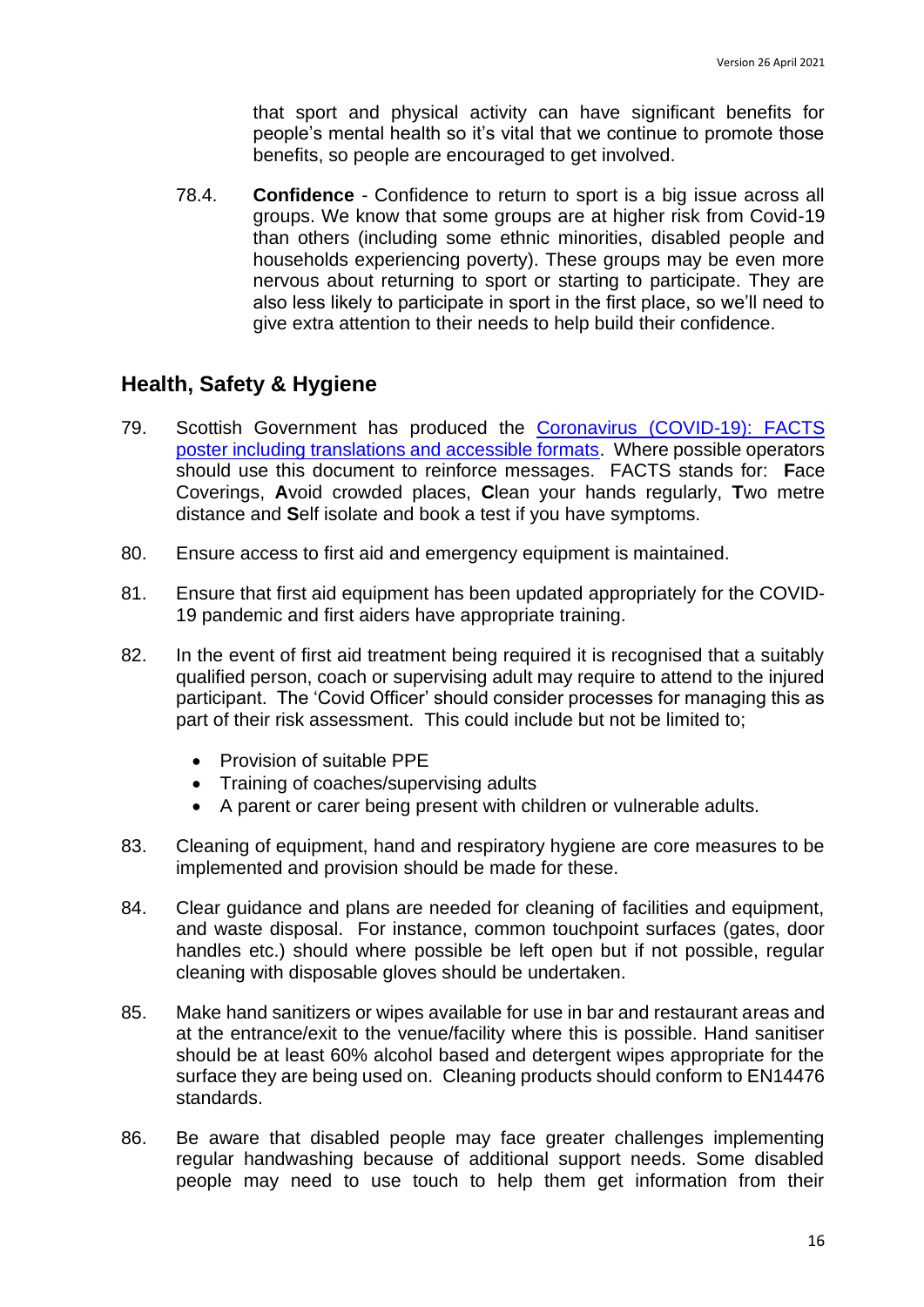environment and physical support. It is important they are not prevented from doing this, but operators should be aware that this increases the likelihood of virus transmission.

87. [Getting your Facilities Fit for Sport](http://www.sportscotland.org.uk/covid-19/getting-your-facilities-fit-for-sport/) provides a checklist for health, hygiene and cleaning considerations and actions.

#### **Face Coverings**

- 88. Sports facility operators should ensure participants and visitors wear face coverings, if indoors, before and after activity or when in non-playing areas of the facility. For example: reception, locker rooms and storage areas. This is a **mandatory** requirement except where an exemption applies, or where there is a 'reasonable excuse' not to wear a face covering e.g. if you have a health condition or are disabled, including hidden disabilities such as autism, dementia or a learning disability.
- 89. Be aware that face coverings discriminate against some deaf people who need to look at lips to help communicate. Staff in facilities should be made aware that it is okay to remove their face coverings to communicate with someone who relies on lip reading and facial expressions.
- 90. Face coverings may not be required when using hospitality services such as café's, bars and restaurants. For further information refer to Scottish Government [Coronavirus \(COVID-19\): tourism and hospitality sector guidance.](http://www.gov.scot/publications/coronavirus-covid-19-tourism-and-hospitality-sector-guidance/pages/hospitality-statutory-guidance/)
- 91. The [Coronavirus \(COVID-19\): public use of face coverings](https://www.gov.scot/publications/coronavirus-covid-19-phase-3-staying-safe-and-protecting-others/pages/face-coverings/) provides guidance on general use and exemptions.

Links to supporting guidance:

- [Health Protection Scotland: General guidance for non-healthcare settings](http://www.hps.scot.nhs.uk/web-resources-container/covid-19-guidance-for-non-healthcare-settings/)
- [Health Protection Scotland: Hand hygiene techniques](http://www.hps.scot.nhs.uk/a-to-z-of-topics/hand-hygiene/)
- [HSE: First Aid during the coronavirus](http://www.hse.gov.uk/coronavirus/first-aid-and-medicals/first-aid-certificate-coronavirus.htm)

#### **Test and Protect**

92. [Test and Protect](https://www.nhsinform.scot/campaigns/test-and-protect) is Scotland's way of putting into practice NHS Scotland's test, trace, isolate and support strategy. Containing outbreaks early is crucial to reduce the spread of COVID-19, protect the NHS and save lives, and avoid the reintroduction of social and economic lockdown. This will support the country to return to, and maintain, a more normal way of life.

#### **Maintaining customer records**

93. Operators should where possible collect the name, contact number, date of visit, time of arrival, and the departure time of all those attending facilities or activities. Where attending as a small household group, the contact details for one member – a 'lead member' – will be sufficient.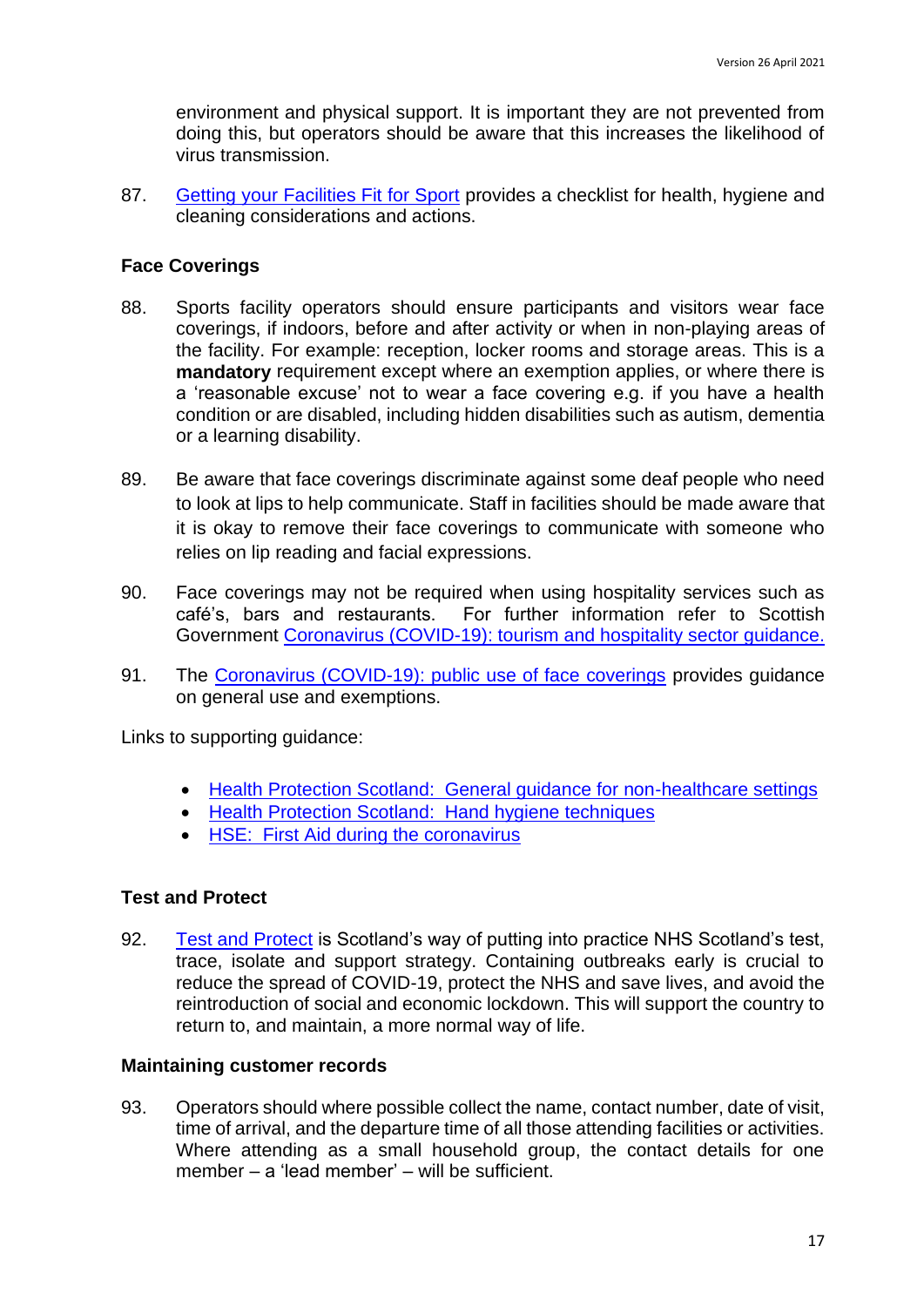- 94. Operators should store information for 21 days and share it when requested to do so by public health officers.
- 95. The [Coronavirus \(COVID-19\): Test and Protect information leaflet](https://www.gov.scot/publications/coronavirus-covid-19-test-and-protect-coronavirus-service/) provides information on the Test and Protect service from NHS Scotland.

#### **Registration with the Information Commissioner's Office**

- 96. In order to gather and store customer information securely, operators may need to be registered with the Information Commissioner's Office (ICO). This will be the case if you are using an electronic system to gather and store data.
- 97. If you are unsure whether you need to register, please contact the ICO via their helpline on 0303 123 1113, or visit [www.ico.org.uk.](http://www.ico.org.uk/)

#### **Protect Scotland App**

- 98. NHS Scotland has launched a free mobile app designed to help with contact tracing efforts and slow the spread of COVID-19. The app will alert users if they have been in close contact with another app user who tests positive for coronavirus.
- 99. Supported by a dedicated Protect Scotland website, the app is an extra tool complementing existing person-to-person contact tracing which remains the main component of NHS Scotland's Test and Protect system.
- 100. Further information on the Protect Scotland app is available at [www.protect.scot.](http://www.protect.scot/)

What should someone do if they have coronavirus symptoms?

- 101. If a person has a continuous cough, high temperature, or loss or change in taste or smell, they should self-isolate and request a coronavirus test right away. Further information is available at [www.NHSinform.scot/test-and-protect](http://www.nhsinform.scot/test-and-protect) or by calling **0800 028 2816** if they cannot get online.
- 102. The [Coronavirus \(COVID-19\): Test and Protect information leaflet](https://www.gov.scot/publications/coronavirus-covid-19-test-and-protect-coronavirus-service/) provides information on the Test and Protect service from NHS Scotland.

#### **Local Outbreaks or Clusters of Coronavirus Cases**

103. Where a local outbreak has been reported, sports facility operators and deliverers within this locality should review Scottish Government 'local measures' guidance, their facility/operational risk assessment and consider if additional mitigating actions should be put in place to reduce risk. This may, for example, include suspending activity, enhancing hygiene and physical distancing measures or introducing additional activity restrictions.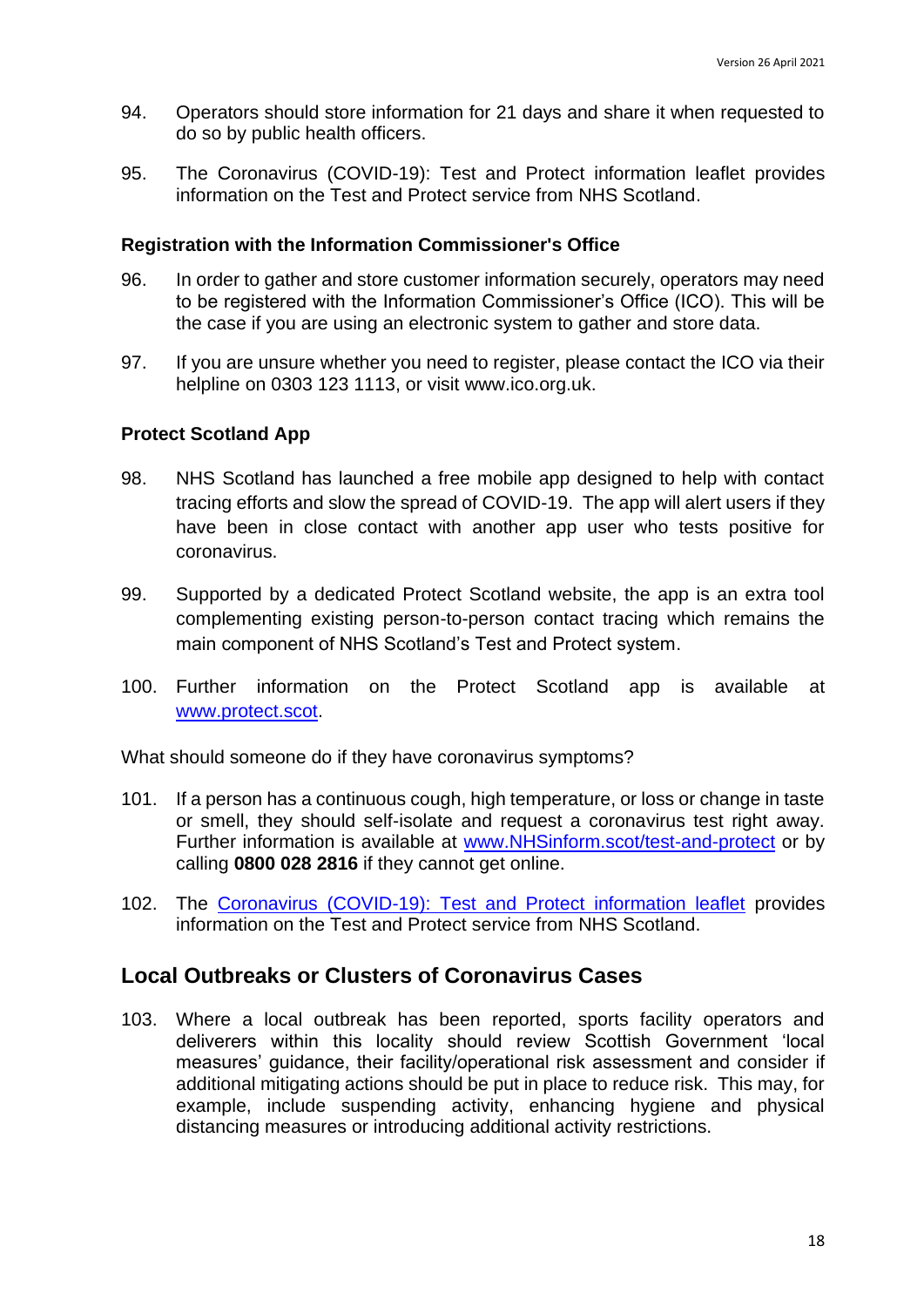### <span id="page-18-0"></span>**APPENDIX 1: Level 4 Guidance**

#### **Introduction**

- 1. The guidance within this appendix is applicable to sport and physical activity facilities and activities where Scottish Government have identified the requirement for **Level 4 'Stay Local'** restrictions to be applied.
- 2. This guidance is not applicable to professional or performance sports activity which is approved through the 'Resumption of Performance Sport' process by Scottish Government or **sport**scotland.
- 3. The information outlined below should be used in conjunction with, and where appropriate supersede, the 'Return to sport and physical activity guidance' to inform the development of sport specific information which will be shared with participants, clubs, local authorities/trusts, third sector and other sports facility operators within Level 4 areas.
- 4. It is the responsibility of the relevant facility operator/COVID officer to ensure that full risk assessments, processes and mitigating actions are in place before any sport or leisure activity takes place and to check if the activity is in an area which is subject to additional Scottish Government localised measures and restrictions.
- 5. Where a local outbreak has been reported, sports facility operators and deliverers should review their facility/operational risk assessment and consider if additional mitigating actions should be put in place to reduce risk. This may, for example, include suspending activity, enhancing hygiene and physical distancing measures, or introducing additional activity restrictions.
- 6. Scottish Government may update or change Levels and restrictions at any time, including the local areas subject to them. Therefore COVID officers should regularly check [Coronavirus \(COVID-19\): Local Protection Levels.](http://www.gov.scot/publications/coronavirus-covid-19-local-measures/)

#### **Travel Restrictions in Level 4 areas**

- 7. Those living in a Level 4 local authority area can travel within that area (or up to 5 miles from its boundary) to undertake informal outdoor sport, exercise and recreation including walking, cycling, golf or running that starts and finishes at the same place, as long as they abide by the rules on meeting other households.
- 8. Children and young people may travel to and from a Level 4 area, if for example, they belong to a club which is outside their own local government area.
	- 8.1 This flexibility is to allow children and young people to take part in sport or organised activity, but they should travel no further than they need to.
	- 8.2 If attending a sport/activity in a Level 3 area or below, Level 4 guidance will apply to the whole activity e.g. 12 to 17-year-old outdoor activity should be restricted to non-contact and include a maximum of 15 participants.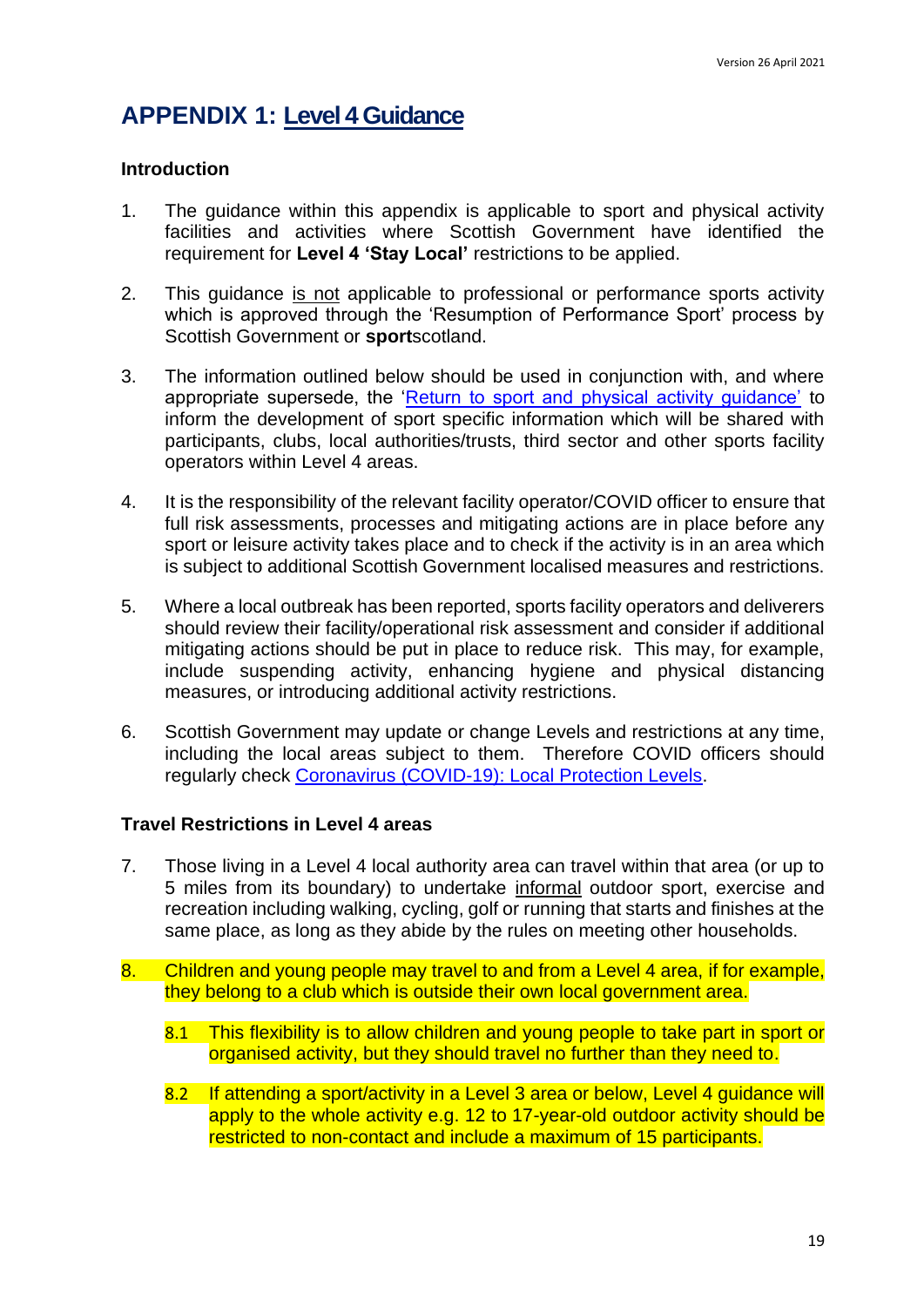- 9. Adults living in a Level 4 local authority area may travel within, but not outwith, that area to take part in organised sport.
- 10. Travel exemptions are applicable for essential animal welfare reasons, such as exercising or feeding a horse or going to a vet.
- 11. When taking part in sport, exercise or recreation participants should at all times follow [Scottish Government 'Stay Local ' guidance](https://www.gov.scot/publications/coronavirus-covid-19-stay-at-home-guidance/)

#### **Outdoor Sport & Leisure Activity**

- 12. Operators in Level 4 areas may continue to open outdoor sports areas, courts, pitches and facilities (with the exception of ski centres/resorts) if documented risk assessments are undertaken and all appropriate mitigating actions including the guidance herein is put in place to ensure the safety of participants, staff and volunteers. Please also refer to additional guidance produced by **sport**scotland at: [Getting Your Facilities Fit for Sport.](http://www.sportscotland.org.uk/covid-19/getting-your-facilities-fit-for-sport/)
- 13. Restrictions on participants taking part in outdoor organised sport, exercise and recreation in Level 4 is as follows.
- 14. Children (aged up to 11 years)
	- 14.1 Children can take part in outdoor contact and non-contact organised sport including training, group exercise and competition within their usual club or facility environment. Inter club competition should not take place.
	- 14.2 An outdoor sporting 'field of play bubble' can consist of up to 30 children, coaches, and officials at any one time.
- 15. Young People (aged 12-17 years)
	- 15.1 Young people can take part in outdoor contact and non-contact organised sport including training, group exercise and competition within their usual club or facility environment up to and including the 25<sup>th</sup> April 2021. Thereafter only non-contact sport or physical activity should take place at Level 4. Inter club competition should not take place.
	- 15.2 An outdoor sporting 'field of play bubble' can consist of up to 15 young people, coaches, and officials at any one time.
- 16. Adults (aged 18 years or over)
	- 16.1 Adults can take part in outdoor non-contact organised sport including training, group exercise, aerobics, fitness classes and competition within their normal club or facility environment.
	- 16.2 An outdoor sporting 'field of play bubble' for adults can consist of up to 15 people, including coaches, and officials at any one time. Physical distancing should always be maintained.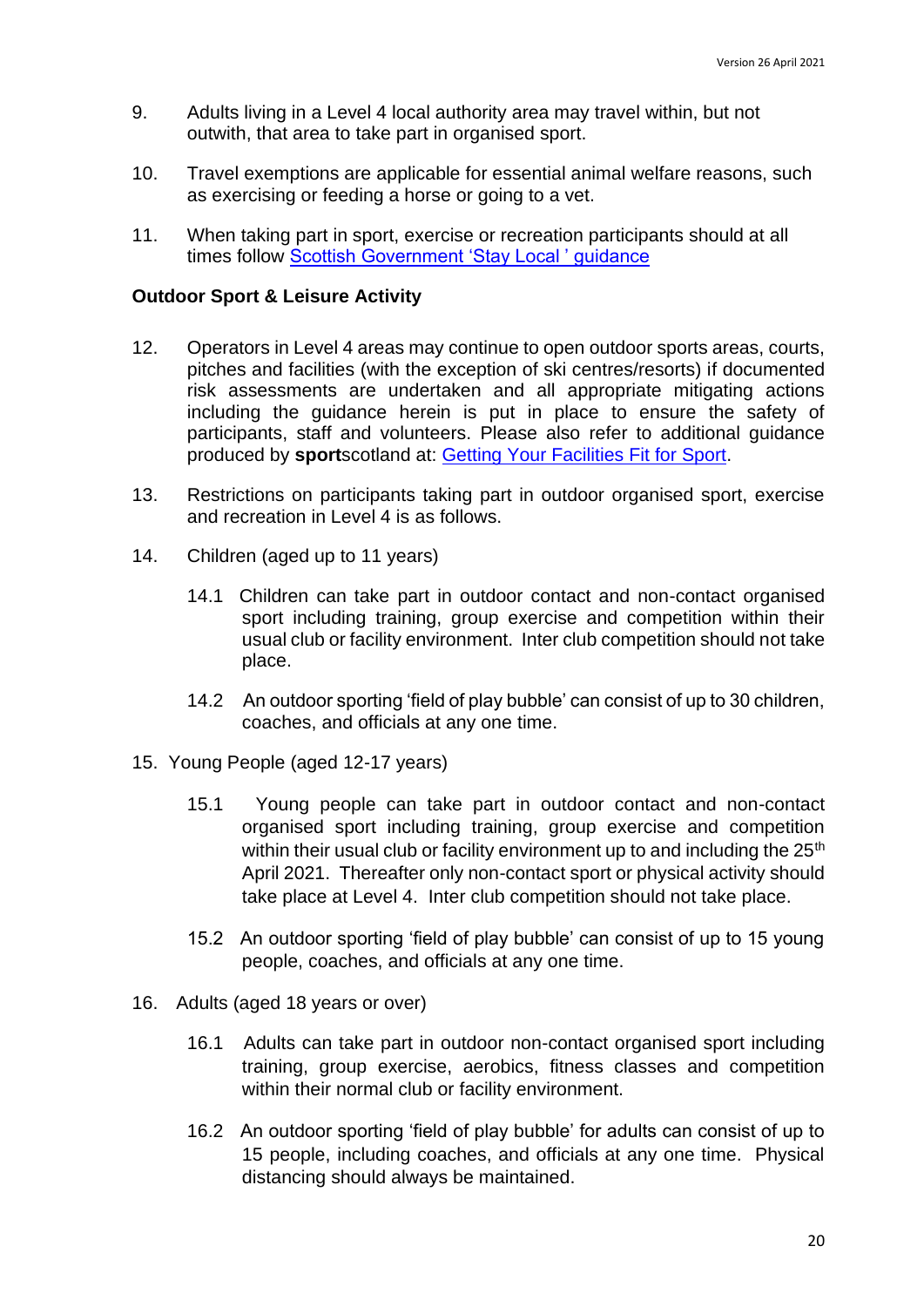17. Where there are multiple bubbles operating at the same venue these must be risk assessed to ensure there can be no mixing of participants before, during or after the activity. Specific mitigations could include staggered start times, limiting car parking or controlling access / egress points.

#### **Indoor Sport & Leisure Facilities**

- 18. Indoor sport and leisure facilities including club houses, changing rooms and activity areas should remain closed at Level 4. Exemptions are noted below.
- 19. Public Toilets
	- 19.1 Operators may open indoor toilets for public use if they follow Scottish Government [Opening Public Toilets Guidelines.](https://protect-eu.mimecast.com/s/aBXuCNx63fxoygsmfSPz?domain=gov.scot/)
	- 19.2 Public toilets are defined as any toilets accessible to the public. The opening of toilets should be accompanied by local risk assessment, and control measures should be proactively monitored by operators.
	- 19.3 All appropriate cleaning procedures and equipment/disinfectant should be provided as per Health Protection Scotland guidance.
- 20. Storage Areas & Lockers
	- 20.1 One off access to storage areas and locker rooms is permitted to retrieve personal equipment which is essential for an activity to be undertaken. Personal equipment should not be returned to these areas.
	- 20.2 Where equipment cannot reasonably be taken home and is stored on site, such as kayaks, boats etc, access to retrieve and return such equipment to storage areas is allowed if appropriate risk assessments are undertaken.
	- 20.3 Risk assessments should include mitigating actions to reduce the risk of virus transmission such as individual access, booking slots and cleaning/hygiene protocols.
- 21. Access to outdoor facilities

Where external access to outdoor sports facilities is not possible, access through an indoor area can be provided if suitable risk assessments and safety measures are put in place. These should include restricting access to one person at a time, ideally with a one-way system in operation, and no contact with hard surfaces such as door handles. Persons moving through the area should not stop or congregate at any time.

#### **Hospitality**

22. Additional restrictions are in place for hospitality businesses with Level 4 areas subject to bar and café closures. Sports facility operators providing catering or bar services should refer to Scottish Government guidance for applicable guidance including takeaway services. Coronavirus (COVID-19): tourism and [hospitality sector guidance.](http://www.gov.scot/publications/coronavirus-covid-19-tourism-and-hospitality-sector-guidance/pages/hospitality-statutory-guidance/)